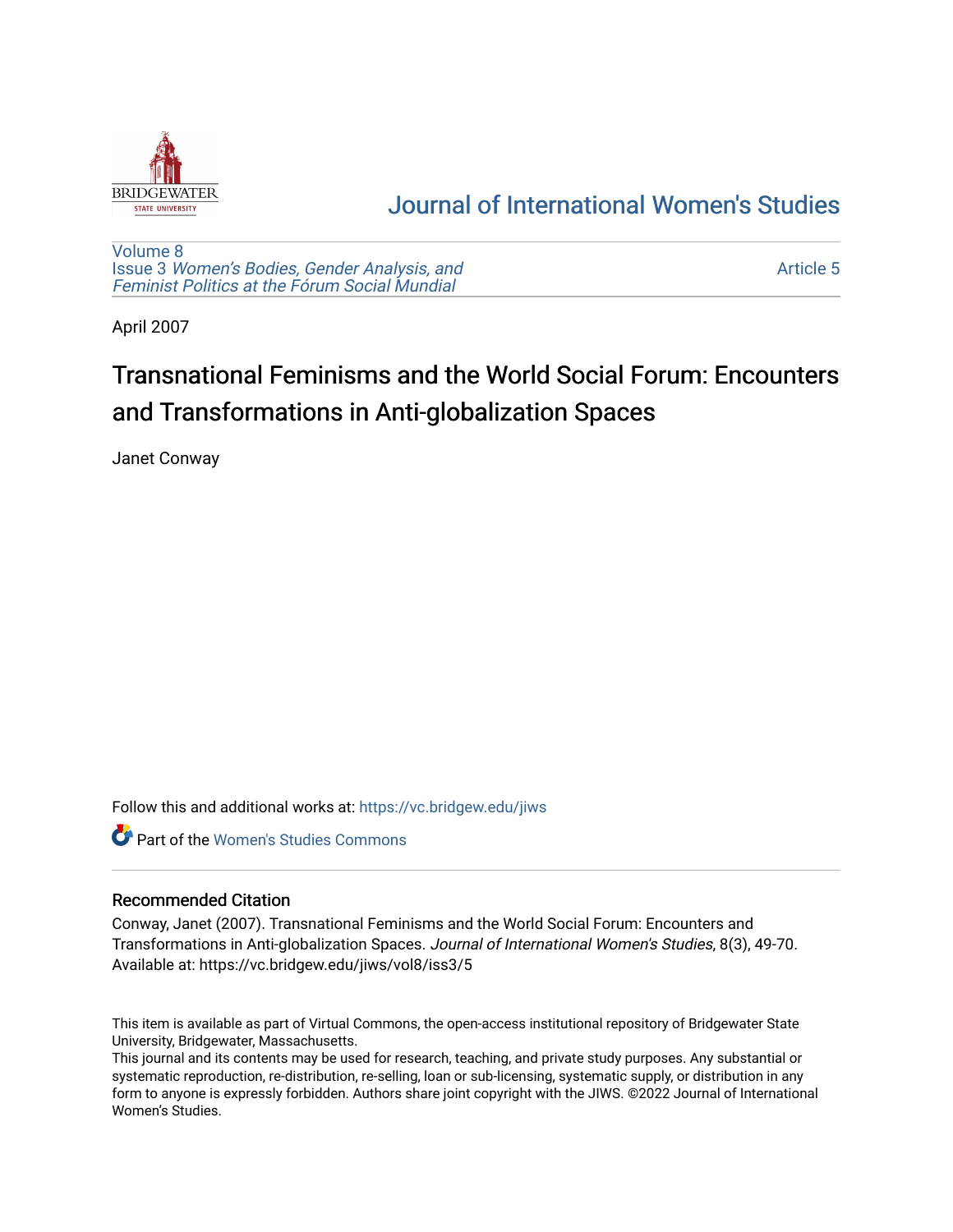This journal and its contents may be used for research, teaching and private study purposes. Any substantial or This journal and its concints market distribution is called the Regiment of the World Society Any substantial or<br>systematic reproduction, Pe-GM in Indian Pe-Gening, Feminisms and the World Society of Undistribution in any to anyone is expressly forbidden. ©2007 Journal of International Women's Studies.

## **Transnational Feminisms and the World Social Forum: Encounters and Transformations in Anti-globalization Spaces**

By Janet Conway<sup>1</sup>

#### **Abstract**

What would it mean to place feminism(s)  $-$  as movement(s), politics and ethics  $-$  at the centre of our understandings of the World Social Forum? The author argues that transnational feminisms have been among the significant forces constituting the WSF, although this has been uneven across different time-spaces and scales of the WSF. She further asserts that transnational feminisms, understood as movement(s), politics and ethics, are making particular and irreducible contributions to contemporary emancipatory movements in and beyond the WSF. This study historicizes and analyzes some major expressions of transnational feminism at the WSF with implications for understanding the inter-relationality of feminisms, anti-globalization movements and the WSF and for illuminating contemporary debates over the future of feminism taking place in transnational feminist networks.

*Keywords:* feminism, social movements, transnational networks

#### **Introduction**

In an early article about the "anti-globalization" movement, Angela Miles (2000) observed that despite the presence of great numbers of women and feminists, feminism as a discourse was strangely muted, both in the movement and in analyses of it. A similar claim could be made about the World Social Forum (WSF). A great variety of feminist activisms are everywhere apparent at the WSF yet feminism remains distressingly marginal to the discourses and politics of and about the WSF. What would it mean to place feminism(s) -- as movement(s), politics and ethics -- at the centre of our understandings of the World Social Forum? How would this shift dominant discourses about both the World Social Forum and transnational feminisms, and associated understandings of the anti-globalization movement, and contribute to fuller and more complex understandings of all of these and the relations among them?

 Much of the scholarship produced thus far about the WSF is insufficiently sociological and ethnographic in exploring who is populating the WSF and how, through their discourses and practices, they are making the social forum what it is. Furthermore, much of this scholarship is profoundly masculinist in simply not seeing the presence of feminists and feminisms in the forum nor addressing their meaning. For our part, feminists have been too often preoccupied with questions of gender vis-a-vis the WSF or the anti-globalization movement rather than addressing these more broadly as political phenomena in feminist terms. In this article, I seek to contribute to knowledge about the WSF through a study of feminisms in, of and against the World Social Forum, and about

 $\overline{a}$ 

1

 $<sup>1</sup>$  Janet Conway teaches social movements, feminism and democratic theory at Ryerson University in</sup> Toronto. She is a long-time feminist and activist in women"s and antipoverty movements in Canada; through the 1990s, in cross-sectoral social justice coalitions; and since 2002, in the Toronto Social Forum.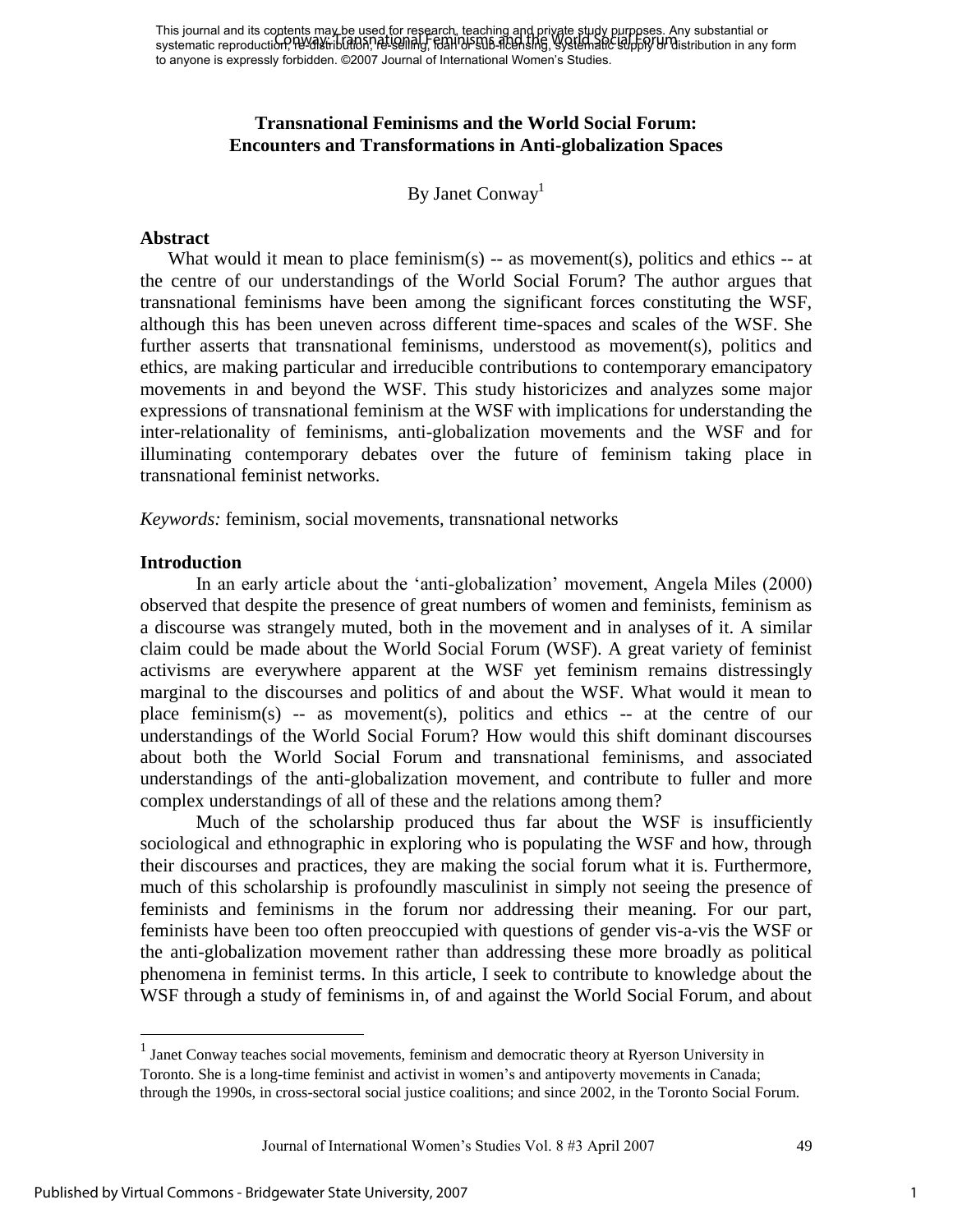the contours of contemporary transnational feminist politics as they have been articulated in, around, and through the WSF.

Conceptualizing both the 'World Social Forum' and 'transnational feminisms' is fraught with difficulty as the meanings of both are plural, contested and constantly emergent, and are shifting in relation to each other. The analytical task is made more difficult here in that I contend that (1) transnational feminisms have been and remain among the significant forces constituting the WSF; (2) the degree to which this has been so is uneven across different time-spaces and scales of the WSF; (3) that transnational feminisms, understood as movement(s), politics and ethics, are making particular and irreducible contributions to contemporary emancipatory movements in and beyond the WSF; and (4) that these contributions should be made visible and claimed as feminist.

In focusing on 'transnational feminisms' at the WSF, this article will not do justice to the 'grassroots feminisms' of the host countries, nor the women's and feminist activisms in mixed movements which, in diverse expressions, are very apparent at each WSF. Localized, grassroots and popular feminisms, as well as women's groups in mixed movements, produce a plethora of small-scale, often uni-lingual, events at the WSF which can be invisible to feminists coming from outside, including those active in transnational feminist networks (Moghadam 2000). These less visible feminisms, their practices and discourse with respect to the WSF, their effects on particular social forum events and processes, and the impacts of the WSF on feminisms in specific places and movements, deserve greater attention in any study of feminism and the WSF than I can give them here.

 This article is one of a series on the World Social Forum. I have been a participant-observer at each WSF since 2002, at the Americas Social Forum in Quito, and at numerous local social forums in North America, and have been involved in organizing the Toronto Social Forum. In addition to participant-observation at numerous social forum sites over five years, I have relied on interviews, email contact, and on-line reports and interviews produced by key networks on their involvements, their understandings and assessments of the WSF. There is, as yet, little academic literature in English on feminisms at the WSF but there is some in Spanish rooted in the histories of and debates over Latin American feminisms, on which I have drawn.

 In this article, I begin with the challenges of conceptualizing and representing the WSF, its feminisms and the relations between them. I then survey and historicize the presence of some major feminisms at the WSF. The 2004 WSF in Mumbai and the Americas Social Forum in Quito merit special attention as historical high points in making the forum feminist. Then, drawing on a range of feminist commentary about the forum, I suggest that feminist positionalities have varied historically and that they continue to shift vis-a-vis the forum. Furthermore, feminist encounters in, over and around the WSF involve contestations among major transnational feminist networks over the character of feminism itself. Throughout, the discourses and practices of the World March of Women (WMW) are important reference points, especially in terms of feminist struggles over the shape and future of the WSF as they are playing out at the WSF"s International Council. While no one feminism can represent the heterogeneity of feminisms at the WSF, the character of the WMW"s presence, involvement and positioning provides a window into wider debates and dilemmas posed by the WSF, particularly among transnational feminist networks, and regularly anchors my discussion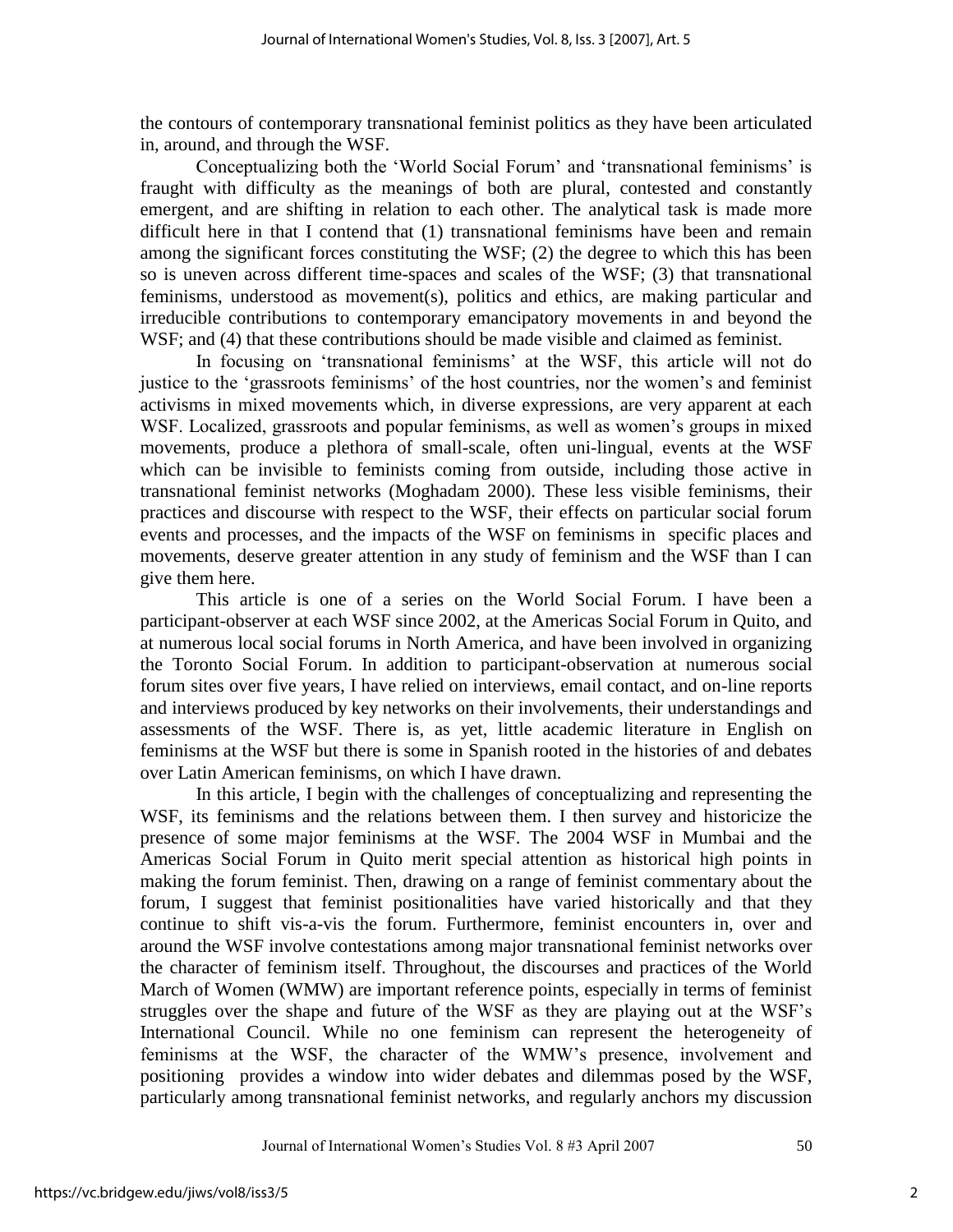in a specific feminist practice. I conclude by returning to the analytical questions with which I began by advancing some claims arising from this study about (1) the interrelationality of feminisms, anti-globalization movements and the WSF and the implications for scholarship about all three; (2) the character of transnational feminisms/its positionalities vis-a-vis the WSF and contests over the future of feminism more broadly; (3) the significance of place and scale in studies of feminisms, antiglobalization movements and the WSF and the relations among them; and (4) feminism"s particular contributions to emancipatory politics at the WSF and beyond.

#### **The Forum and its Feminisms: Problems of Representation**

 The development of the World Social Forum, understood as an annual event, is central to most discussions. However, the WSF is more accurately represented as a worldwide, movement-based, multi-scale, and multi-sited cultural process that is evolving daily. The WSF is often characterized as a space of spaces, a network of networks, and a critical instantiation of the movement of movements against neoliberal globalization, but it is not itself a social movement. In this and any discussion of the WSF, it is critical to maintain a distinction between the WSF and its constituent social movements. Likewise, it is important to distinguish between the WSF and its governing and organizing bodies, the key one being its International Council (IC).

 Central to the functioning of the WSF to date has been the understanding that the WSF is not a deliberative space. The WSF *qua* WSF does not make decisions, issue statements nor embark on common actions. No one can represent the WSF because it is not a unitary entity and its architects repudiate the notion that it should be. This position is occasionally contentious in and beyond the WSF"s International Council but it has been definitive of the WSF thus far. While IC deliberations are an important pole in shaping the world-scale WSF process, the proliferation, dynamism, geographic dispersion and multiculturalism of WSF processes continually overwhelm the IC and any occasional attempts to control and or represent the WSF. In terms of this study of the character of the forum and its feminisms, it is important not to conflate the conflicts and limits apparent at the IC with the forum itself.

 In 2002, at the second WSF in Porto Alegre, organizers called on participants to organize social forums in their own places, defined by their own priorities, and at whatever scale made sense to them. Hundreds of social forums have appeared world-wide on every continent inspired by the world event and organized in accordance with the WSF"s Charter of Principles. Notably, important and increasingly autonomous regional processes are emerging. In 2006, the World Social Forum was "polycentric," meaning that the global event was dispersed over three sites: Caracas--Venezuela, Bamako--Mali, and Karachi--Pakistan. This innovation in the process is reflective both of the depth and maturity of regional processes and the arguments of many on the IC that the WSF has to be more regionally rooted in order to reflect and respond to the specificities of popular struggles underway in different parts of the world.

 The annual global gathering known as the World Social Forum is a critical node in space and time for the consolidation and articulation of the process on a world scale, but the world process cannot be reduced to it. The annual event is growing exponentially and is spawning parallel forums, thematic forums, and forums within the forum. As a global process and multi-faceted phenomenon, the social forum is evolving daily. It is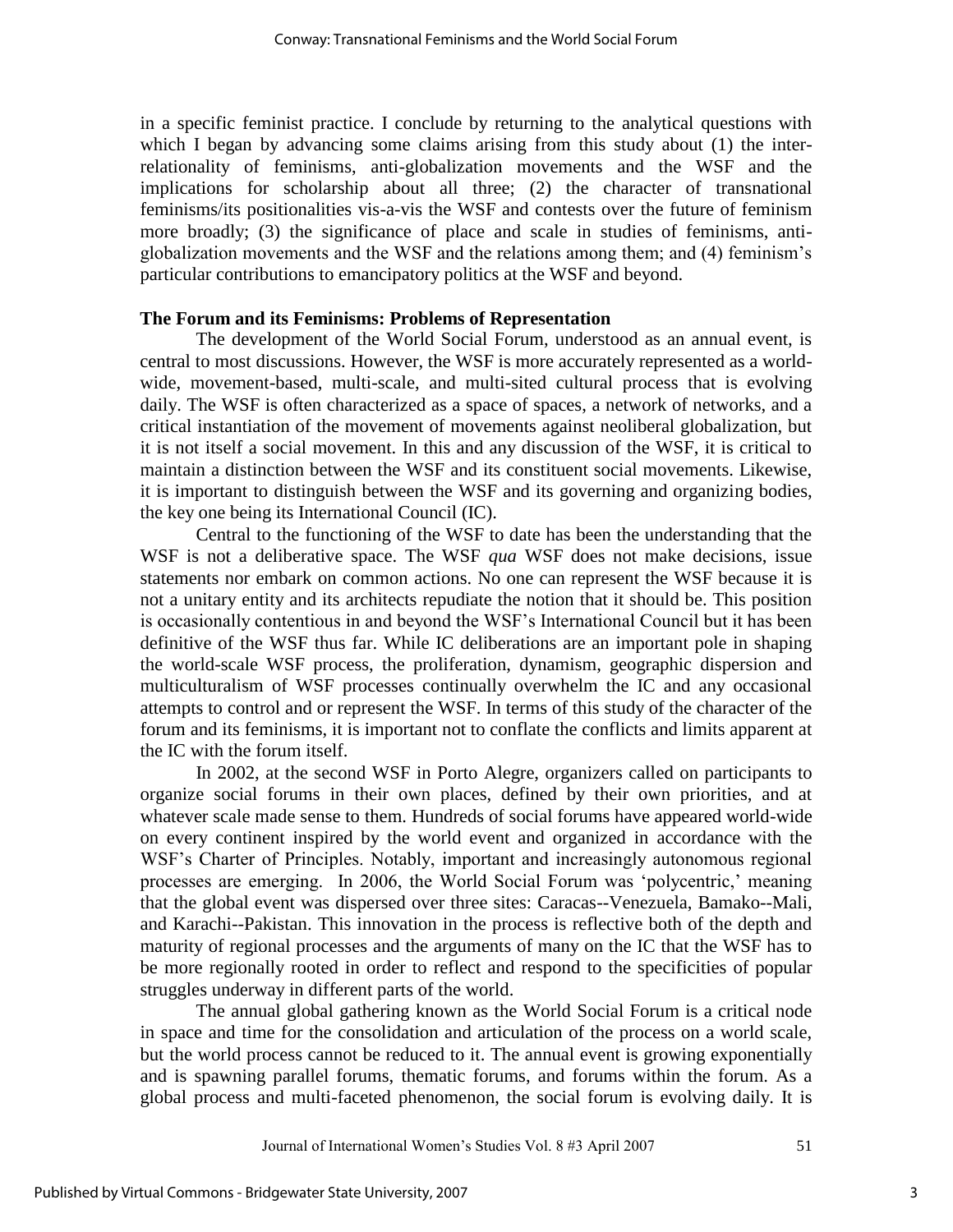characterized by great ongoing creativity and dynamism and some degree of shapeshifting that presents multiple problems of representation and analysis. Indeed, it is becoming increasingly untenable to refer to the WSF, as event or process, in the singular.

 Furthermore, the world event/process is significantly re-created when it is taken up by groups in different parts of the world, and this changes what follows, locally and globally, as happened with the move from Porto Alegre, Brazil to Mumbai in 2004 and to Nairobi in 2007. Likewise, when the social forum is enacted locally and regionally, it assumes specificities that flow from place and scale, the historical-geographic conjuncture in which the process/event occurs, and the discourses, practices, preoccupations and strategies of the social movements and organizations that constitute any particular iteration of the social forum. Furthermore, particular movements that make a claim on particular instantiations of the World Social Forum through the particularities of place and or scale, are also intervening in the world process, albeit unevenly. These assertions and their relevance for feminisms at the social forum will become more clear in the discussion below of events in Mumbai (2004 WSF) and Quito (1st Social Forum of the Americas).

So there is no one "World Social Forum" even as there are distinguishing features of the social forum as a specific political-cultural form. In my view, the power and potential of the social forum rests on four features: (1) its character as a non-deliberative yet highly participatory and inclusive space of spaces with multiple centres; (2) its global diffusion as a form and method through the proliferation of local and regional social fora; (3) the increasing internationalization, inter- and multi-culturalism of the global process, signaled by the WSF"s move from Brazil to India in 2004 and to Kenya in 2007; (4) and a growing recognition of multiplicity, of diversity and pluralism as organizing principles in fostering a new politics for a new world with the space for many worlds within it. Feminist actors and influences are implicated in all of these.

 The feminist presence in and character of the social forum is similarly unstable and difficult to represent, both in any one instantiation of the forum as the forum mutates across time and space. Feminisms manifest themselves across the myriad issues and sectors apparent in any single forum event, appearing in many guises and languages, in regionally- and culturally-specific ways, and in a vast array of grassroots as well as institutionalized, localized as well as trans-nationalized, expressions.

 Even considering one identifiable feminism, the World March of Women, there are problems of representation. The March is a multi-sited, multi-centred, geographicallyuneven and -dispersed network. It is itself an ensemble of diverse practices and discourses, always emergent and in the making, yet constituting itself as an entity, the World March of Women, that makes decisions, embarks on actions, acts in coalition, produces discourses, carries its feminism into the interstices of the WSF, and in so doing, makes the forum feminist. In representing the March and other transnational feminist networks, I have relied heavily on organizational publications and the writings of key activists, recognizing that these are always partial and contingent expressions of emergent phenomena.

The World March of Women has been a key actor in the World Social Forum, active on its International and Regional Councils, organizing activities and fostering the participation of women and feminists in the forum. In the diversity of its constituent groups in terms of sectors, scales and modes of activities, in its reliance on "contentious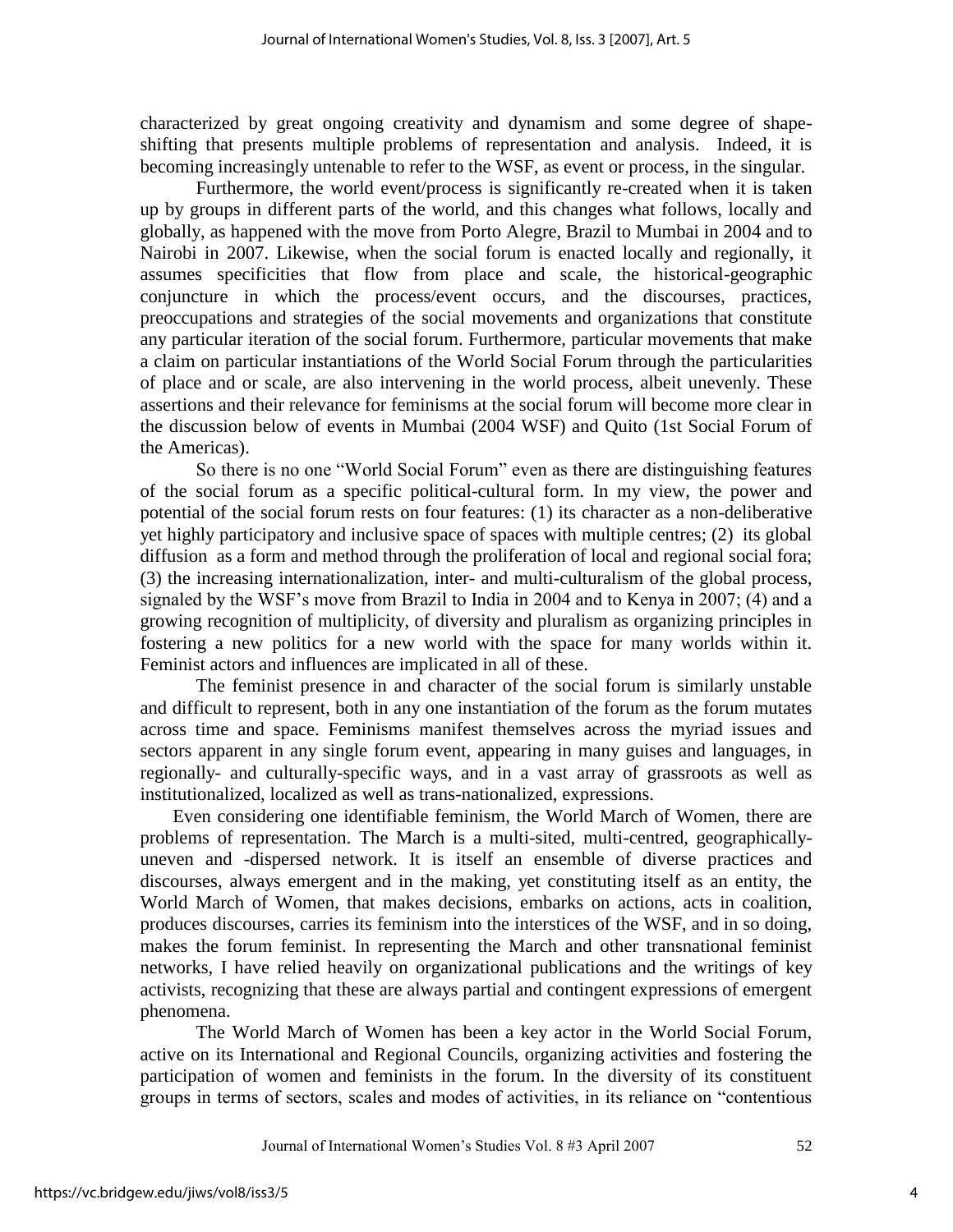politics" more than lobbying, and in its articulation to the anti-globalization movement, especially through its involvement with the World Social Forum, the March represents novel developments in the field of transnational feminist politics (Dufour 2005, 3).

 The World Social Forum is itself a new development in transnational social movement politics. It is rightly celebrated by many feminists as an autonomous space for the convergence of an unprecedented array of movements, networks, campaigns, organizations and activisms, including a great variety of women"s movements, from all over the world. As such, it provides unparalleled opportunity both for encountering diverse feminisms and for engendering non-feminist movements that are otherwise broadly aligned in the struggle against neoliberal globalization. Women and feminists have populated the WSF in great numbers but have persistently struggled for voice and visibility, with uneven results. After six years of growing involvement and investment in the WSF, some feminists therefore approach the WSF, despite its richness and undisputed strategic importance, with some trepidation and ambivalence. Nevertheless, despite the difficulties, significant feminist networks like the World March of Women continue to struggle over the shape and future of the WSF.

#### **Feminist Anti-Globalization Politics: Considering the World March of Women**

 Over the last several decades but accelerating through the 1990s, UN conferences have been sites for growing convergence and mounting opposition to neoliberalism among civil society organizations from all over the world. Among the most significant outcomes of these UN processes has been the global proliferation of grassroots feminisms and, through the 1990s, an increasingly militant transnational feminism opposed to neoliberalism. One new expression is the World March of Women, a world-wide and now permanent mobilization of over 6000 grassroots women"s groups on every continent, unified by a common platform of demands and punctuated by periodic global mobilizations.

 The origins of the World March of Women lie in the organizing of a ten-day "Marche du pain et des roses" by the Féderation des femmes du Québec (FFQ) in the early 1990s. The intention of this march was to make concrete demands on the government of Québec to counter poverty and violence against women through a mass mobilization of grassroots women activists and their supporters across the Québec territory. The March was so successful, both as a grassroots mobilization bridging divides in the women"s movement and as a pressure campaign, that Québec feminists introduced the idea of a world march at the UN Conference on Women in Beijing in 1995. A series of actions orchestrated by local and national scale committees around the world, unified by a shared platform, constituted the World March. The actions began on March 8, 2000 (International Women"s Day) and continued over the next eight months, culminating in an action at the UN on October 17, 2000 (International Day for the Elimination of Poverty) in which a petition with over 500,000 signatures was presented. Six hundred groups from 163 countries participated, mobilizing at every scale, and supporting the demands of the World March"s platform (Dufour 2005, 2). By 2003, 5500 women"s groups were participating (World March of Women 2004a, 234) and by 2005, over 6000 (Dufour 2005, 6).

 Following the 2000 mobilization, intense debate ensued within the FFQ, which was still responsible for the World March co-ordination, about the merits of continuing

5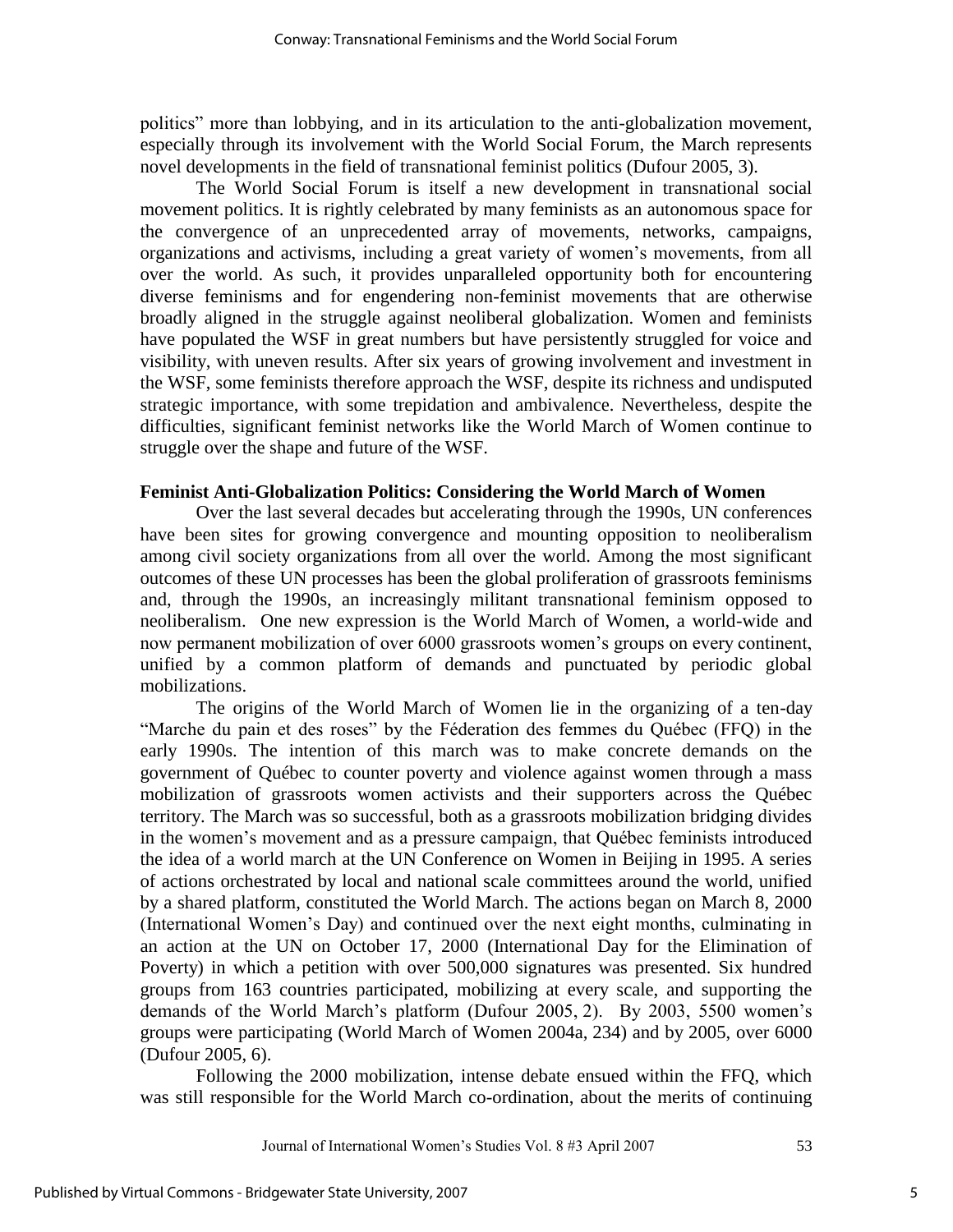the March. With the ascendance of neoliberalism and the rising power of religious conservatisms at the UN, the efficacy of working internationally, primarily through UNfocused lobbying, was increasingly in question. At the same time, in the context of the exploding anti-globalization movement, some World March activists were arguing for the importance of relating to and intervening as feminists in the mass mobilizations. Simultaneously, there was also a growing sense that feminists needed to create their own autonomous spaces and processes to generate alternatives to neoliberalism and the March was seen as such a space and process.

 From the 2001 decision that the March would continue, the March has become a prominent presence on the international scene: in the spaces of social protest, from anti-G8 protests in Evian (June 2003), the People"s Forum for Alternatives to the WTO in Cancun (September 2003), and major anti-Iraq war manifestations, to UN conferences against racism in Durban (August-September 2001) to Alternative Finance for Development in Monterrey, Mexico (February-March 2002), to global feminist encounters as the Association of Women in Development (AWID) conference on alternatives to globalization in Guadalajara in October 2002, to the World and Regional Social Forums and the World Assembly of Social Movements. In these and other involvements, the WMW asserts the following:

> the WMW believes in the globalization of solidarity; we value the diversity of the women"s movements; we believe in the leadership of women; the importance of debating our ideas with other feminist groups and social movements; the importance of an international autonomous women"s movement that is transparent, democratic and creative; and the necessary alliance with other social movements. (World March of Women 2003a)

 Since 2001, when the World March of Women became a permanent process, it publicly committed to participation in the anti-globalization movement through processes like the WSF. The women of the WMW recognized the change in political terrain for women's struggles wrought by neoliberal globalization, the worsening of conditions and life chances for the world"s majorities, and the centrality of this struggle for feminism. At the same time, they recognized in many iterations of the anti-globalization movement, including at the WSF, a reliance on the rhetorics of the old left that screen out women and feminism in giving primacy to the struggle against capitalism (World March of Women 2003c, 6).

 In the 2002 WSF, the World March contingent included women from twenty countries. Their lavender flags and T-shirts were everywhere, especially in the massive street manifestations of the WSF. In the caucus meetings of the "social movements of the WSF,' the March was a visible and vocal feminist presence and ensured some feminist content in final declarations. Its slogan, "the world will not change without feminism; and feminists cannot change women"s lives unless we change the world" met with roars of approval at the closing ceremonies at the 2002 WSF. In 2003, the World March was even more visible, with a large booth and a whole program of gender-related events, including a major event in the youth camp on "feminism and a new political generation" (World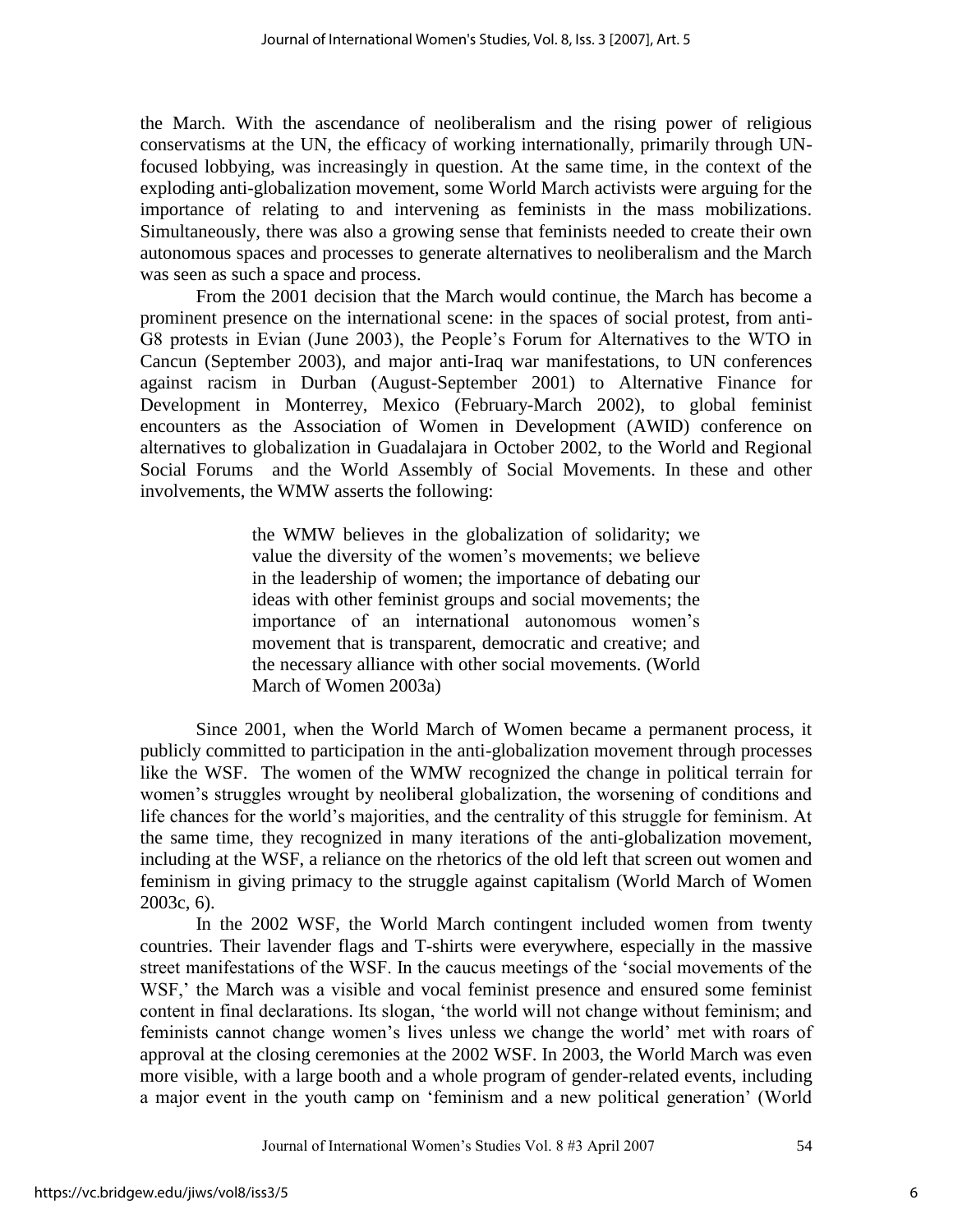March of Women 2003b, 5–6).

The March"s commitment to grassroots mobilization, street action and the claiming of public space resonates with many other iterations of the anti-globalization movements, especially among youth, and also characterizes its presence in the WSF. Drumming, chanting, singing and theatrics enrich and disrupt the spaces of the social forum, especially in Brazil, and "question the practices, codes and consciousness of those who are our 'partners' in the daily fight to make another world possible" (World March of Women -- Globalization and Alliances Collective 2005).

 In the WSF, the WMW has been a consistent and critical participant, functioning as an autonomous feminist power, pushing for the integration of feminist struggles against patriarchy into all the major movements' and their debates. In addition to its steadfast participation in the International Council (IC) of the WSF since 2001, the March has also committed to the Social Movements World Network which emerged from the 2002 WSF. This network meets in assembly at each WSF and formulates common declarations.

> Our participation in the Network can be characterized as the continual search for common, creative solutions and the effort to make these meetings more democratic so they can be more than an information exchange among groups. Our objective is to establish a long-term dialogue leading to common analysis; a pluralist and transparent process for coordinating local and global struggles; and the reinforcement of relations between the Network and the process of the Forum. (DiGiovanni 2004, 3)

The WMW is increasingly asserting that feminists have intellectual and political resources to share which are essential to building alternative worlds. The March aims to foster dialogue on the role of women and feminism across all the progressive movements (World March of Women 2004a; Burrows 2005).

#### **Feminisms at the Forum: The Forum as Feminist?**

 In each of the WSFs in Porto Alegre, women have been well represented among the participants, and comprising more than half (52%) the delegates in the first year. The huge and diverse Brazilian women"s movement is always in evidence in numerous Portuguese-language events each year, but notably not in the large-scale and multi-lingual events. In 2002, women comprised a less impressive 43% of delegates and continued to be woefully under-represented as speakers in the major panels and conferences.

 By the 2003 WSF, in response to feminist pressure and protest, there were signs of improvement in women"s representation in the major events and efforts to incorporate a gender perspective throughout the program. However, the continued marginalization of women and feminism in the leadership, large-scale events and more internationalized discussions of the forum was obvious, even as "gender" appeared as the second most widely addressed issue in a keyword survey of the 1700 self-organized activities of the 2003 WSF (Miriam Nobre quoted by León 2005, 17). This phenomenon, in which feminists and feminisms are impressively present in a proliferation of grassroots, self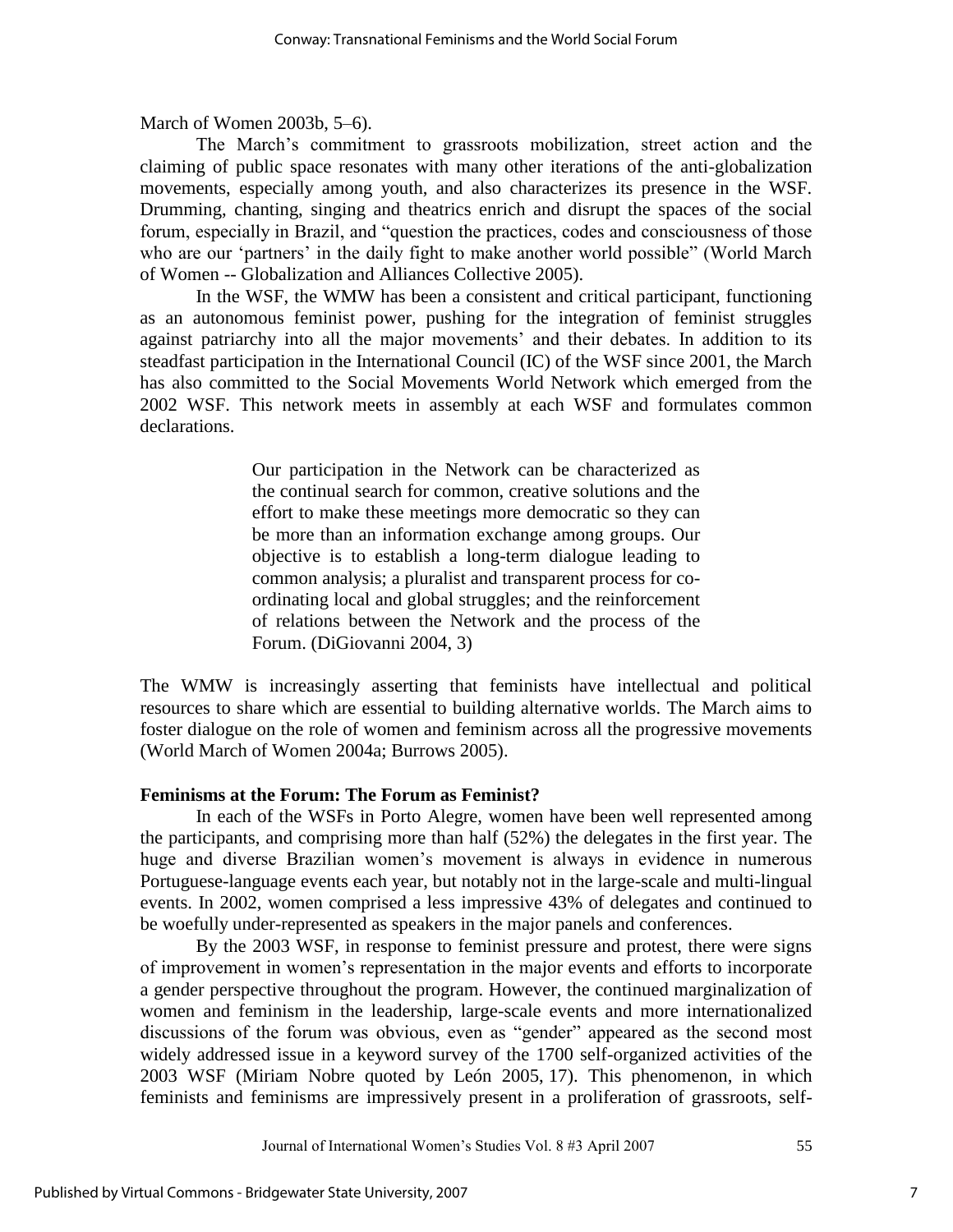organized and often small-scale activities in the social forum program, as well as in the popular spaces and streetscapes of the forum, while being systematically ignored intellectually and politically in the non-feminist spaces of the forum, has continued to characterize WSFs in Latin America as recently as the 2006 event in Caracas.

 In the Latin American iterations of the social forum, the World March of Women and The Articulación Feminista Marcosur have been two particularly visible streams of feminist participation. The Articulación Feminista Marcosur is a Latin American feminist initiative also born of the Beijing experience as a "space for feminist intervention in the global arena". More particularly, the Articulación confronts *"pensamientos unicos"* (unitary ways of thinking that suppress pluralism) which appear in oppositional movements as well as among neoliberals (Vargas 2003, 914). In the 2002 WSF, these feminists spearheaded a major campaign against fundamentalisms, linking the economic fundamentalism of neoliberalism with rising ethnic and religious fundamentalisms. Cardboard masks depicting giant lips were sported by thousands of participants in the WSF"s many street demonstrations. The accompanying slogan was "your mouth is fundamental against fundamentalisms'. In a single symbol, the masks captured the realities of people silenced by fundamentalisms, people who can speak but are afraid to, and those who raise their voices in protest. This mobilization reappeared in 2003 and 2005 WSFs in Porto Alegre and involved other feminist networks including AWID (Association of Women in Development) and WICEJ (Women"s International Coalition for Economic Justice). Carol Barton of WICEJ commented:

> We see it as a very powerful campaign for bridging differences in what have sometimes been different universes within global feminist organizing. It addresses issues around women"s rights to control their bodies and their lives as well as women"s economic and social rights. It has brought these two strands together. (Duddy 2004, 1)

 The Articulación has also organized numerous sessions in the WSF program, notably "cross-movement dialogues" which convene speakers from different movements of the WSF to explore their differences and foster mutual understanding and recognition. In a similar way, the Articulación has recognized the need for dialogue across difference among feminists. In 2003, 120 feminists from a dozen networks primarily from Latin America gathered in a pre-WSF strategy meeting. A chorus of feminist voices, including from networks like the Women"s International Coalition for Economic Justice (WICEJ) and the Association for Women in Development (AWID), argued for the importance of feminists carrying feminist perspectives into global movements for social change and assuming greater leadership roles, particularly at the WSF. These feminists saw feminist analyses on the intersections of race, class, gender, sexuality, nation and so on, as critical contributions to global social justice movements, including the movement against neoliberalism. Likewise, in their foregrounding of fundamentalism, militarism, and patriarchy, feminist analyses and politics had much to contribute to the discourses of more narrowly economic justice movements. Feminists organized a dialogue among women"s, peace and economic justice movements at the 2003 WSF.

Towards the 2004 WSF, a number of regional and international feminist networks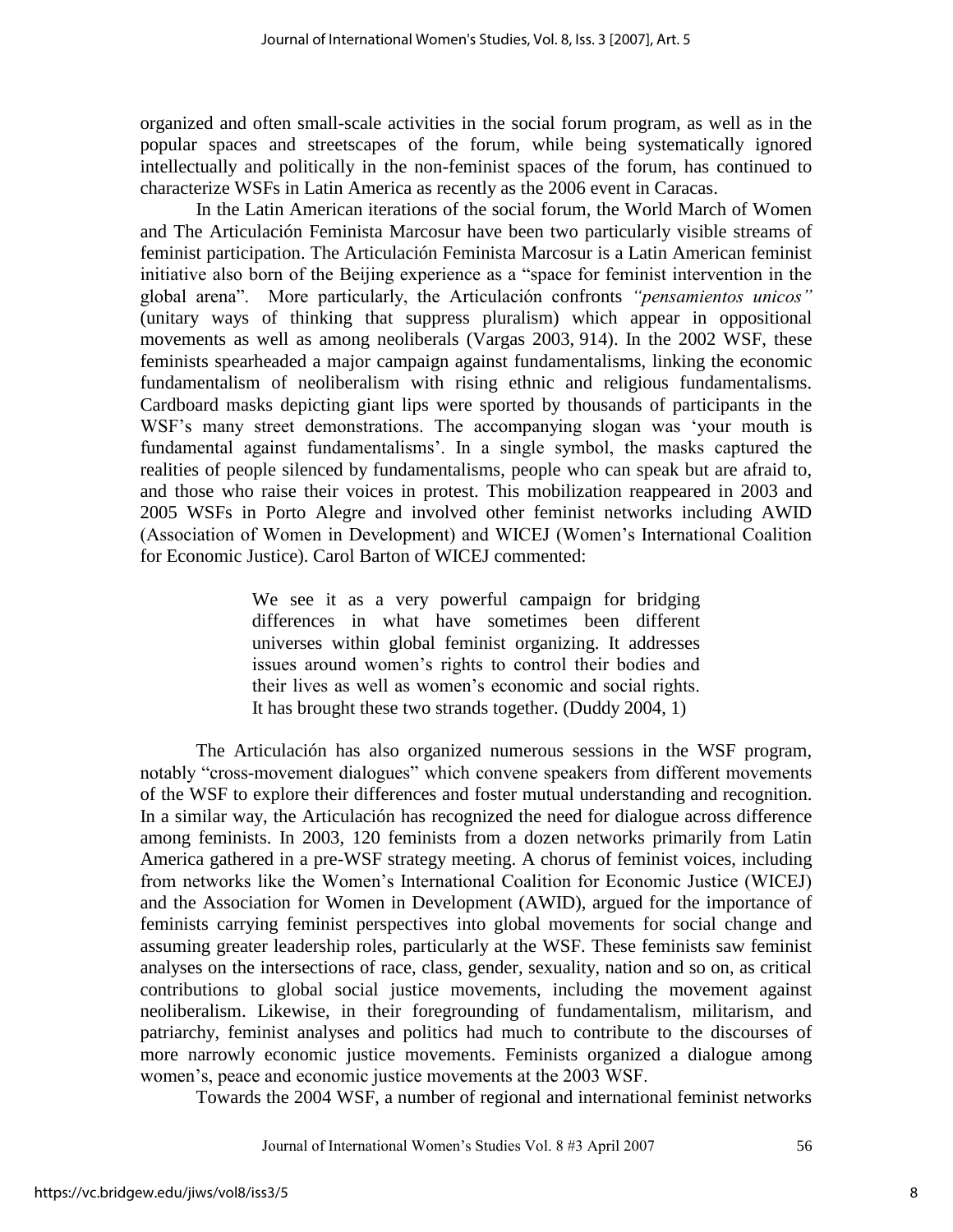agreed to collaborate and work more strategically toward fewer but larger scale events targeted to audiences of 1000-4000 participants. The leading groups were Articulación Feminista Marcosur, Development Alternatives with Women for a New Era (DAWN), The African Women"s Development and Communication Network (FEMNET), INFORM Human Rights Documentation Centre (Sri Lanka), ISIS International, the National Network of Autonomous Women"s Groups (India) and the Women"s International Coalition for Economic Justice (WICEJ) with about 50 feminist groups participating in some form of consultation or planning. This collaboration built on the efforts of Latin American feminist networks at Porto Alegre, notably on the 2003 initiative by AFM in organizing pre- and post- WSF strategy meetings, and set the stage for a major breakthrough in Mumbai (Barton, in Duddy 2004).

#### **Feminist Breakthroughs in Mumbai**

 In 2004, the fourth World Social Forum and the first to be held outside of Brazil took place in Mumbai, India. It saw over 80,000 people attend from 132 countries, representing 2,660 organizations. Unofficially, as many as 155,000 participated. The event was noteworthy for the huge participation of mass poor people's movements. Women were over 40% of the dalit ("untouchable") and adivasi (tribal) participation and 51% overall. Feminist networks played a prominent role in organizing in Mumbai and share responsibility for expanding the political vocabulary of the WSF"s Charter of Principles to include patriarchy, militarism and war, racism, casteism and religious communalism alongside neoliberalism as key axes of opposition characterizing the WSF (Sen 2004, 218). Among the many innovations of the 2004 WSF, this more explicit recognition of the multiplicity of oppressions and the expansion of political discourses beyond capitalism and imperialism was, in terms of feminism, probably the most significant development.

The feminists on the India Organizing Committee created a women"s caucus pushing for gender parity among speakers and the engendering of debates more generally. The India Organizing Committee committed to gender parity in all the events it organized which were, by definition, large-scale, high profile, and highly internationalized (Duddy 2004). One of four mass events (of 25,000 people) in Mumbai, "The War Against Women/Against War", explored the links between patriarchy, militarism and cultures of violence. Among the more than 140 feminist events within the 2004 WSF program, Indian feminists mounted another major event addressing: "Religious Fundamentalism, Communalism, Casteism and Racism: the agenda of globalization?" The World March co-sponsored a panel on the future of the WSF process and organized another on "Diverse Alternatives for Global Change" in collaboration with other feminist (predominantly Latin American) networks, including Agencia Latino Americano de Información (ALAI), Red Latinoamericano Mujeres Transformando la Economía (REMTE -- Network of Women Transforming the Economy), South-LGBT Dialogue, and Women of Via Campesina. The March once again mounted events in the youth camp. In the International Committee, observing how the Indian organizers worked with one another and "how the men seem very conscious of who is speaking and ask, "where are the women?"" Diane Matte of the World March of Women Secretariat concluded: "I saw the presence of feminism [in the 2004 WSF in Mumbai] more than I ever saw in Brazil<sup>"</sup>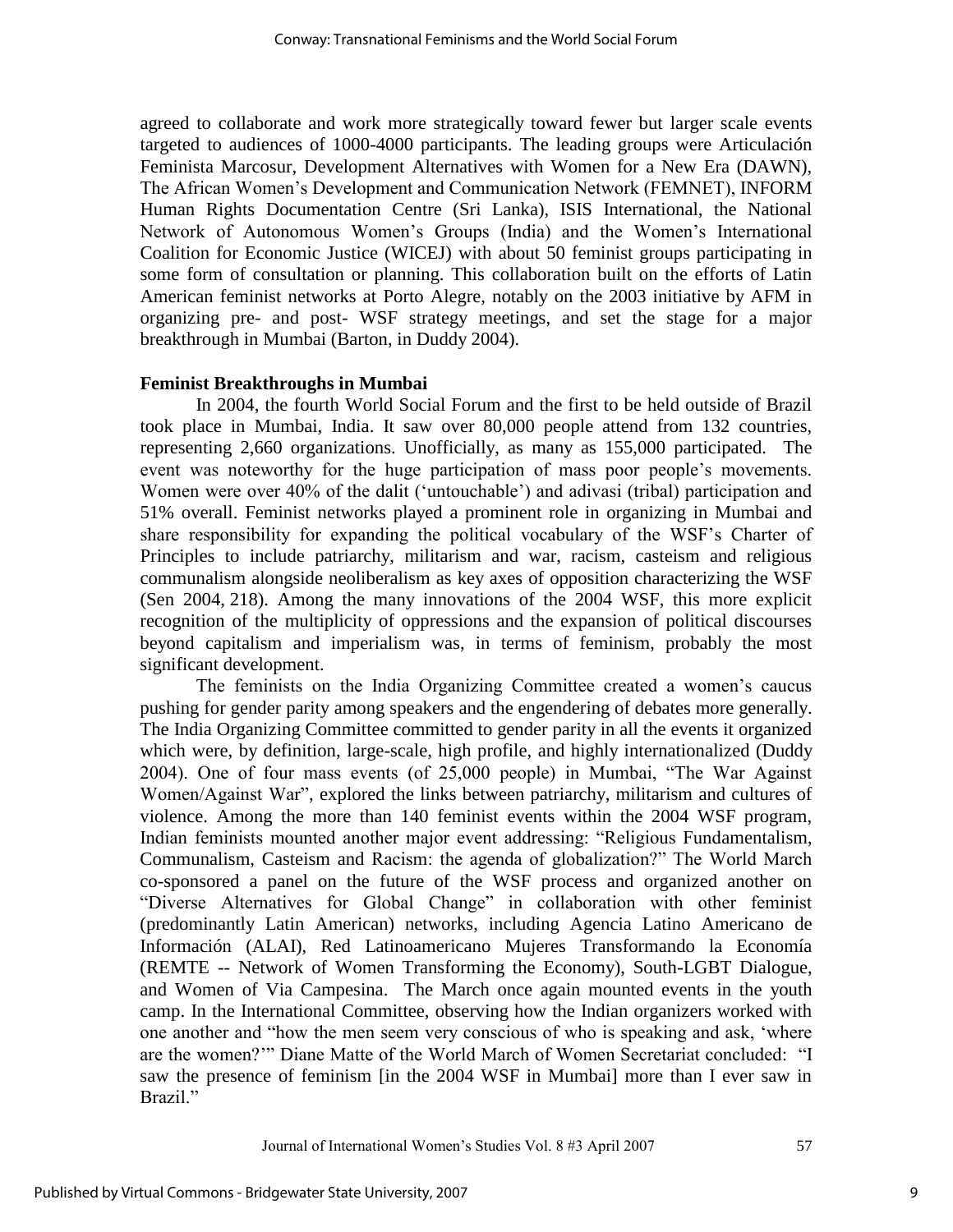The Indian National Network of Autonomous Women"s Groups hosted a women's forum prior to the WSF in which regional and international feminist networks caucused to identify points of convergence and common strategies vis-a-vis the WSF (World March of Women 2003d, 2). "Building Solidarities: Feminist Dialogues" took place over two days, involved 140 women, and successfully broadened regional diversity relative to the feminist encounters in Brazil. For the feminist organizations and networks not rooted geographically in South Asia, the WSF in Mumbai was an occasion to build knowledge of and relationships with the feminisms of the region, including of their relationship to the political parties of the Indian left and to other Indian social movements (Barton in Duddy 2004).

 With broadening participation, accumulating experience, and ongoing experimentation in terms of format and process, the Feminist Dialogues are becoming a unique forum for feminists to explore sensitive issues in the global movement: North-South dynamics/inequalities; differing priorities around such issues as reproductive rights, violence against women or economic justice; differing choice of scales, institutional venues and socio-cultural terrains for feminist work; differing assessments of human rights perspectives and strategies; women's engagement with religion and understandings of religious fundamentalisms in different cultural settings. The Feminist Dialogues are also an opportunity to advance feminist understandings of the linkages among neoliberalism, fundamentalisms, neo-conservatism, communalism and militarism in the present conjuncture and what this means for women"s rights and feminist strategies (Barton in Duddy 2004). Organizers have sought to create an "ethical dialogue" that would recognize and respect the diversity of feminist approaches and strategies, while seeking convergence and building capacity for collaborative action (Santiago 2004, 5).

 Although the Feminist Dialogues were originally imagined as a way to strengthen the feminist presence in the WSF, their agenda quickly shifted to critical issues across regions and issues in global feminism, including linkages with other social movements but not limited to the WSF. The FD in Mumbai were "deliberate[ly] ambivalent" vis-a-vis the WSF, with feminists" actively participating in the WSF while remaining organizationally autonomous in order to mount pressure from outside (Gandhi, et al. 2006). "As a site of resistance, the WSF is one of the most dynamic spaces available to us as feminist activists and it is important to intervene in it while at the same time retaining our autonomy within the FD" (Jones 2005a, 2). However, during the 2005 FD the following year in Porto Alegre, participants actually demanded more focused discussion on the WSF (Gandhi, et al. 2006).

 In terms of the WSF, fostering cross-movement dialogue and breaking down sectoral silos emerged as key priorities in the feminist strategy sessions. In Mumbai, feminists from across different networks and regions went on to host an inter-movement dialogue involving two speakers from each of four movements: women"s, sexuality rights, labour and dalit rights/racial justice movements. Each was asked to speak to how their movement had incorporated class, gender, race and sexuality questions, the dilemmas and problems they had confronted and the strategies they had employed. Activists from the other movements were asked to respond. Then the second speaker from the original movement was asked to comment, refute or clarify. This proceeded through four rounds and was moderated. This format was repeated with great success the following year in Brazil (Gandhi and Shah 2006).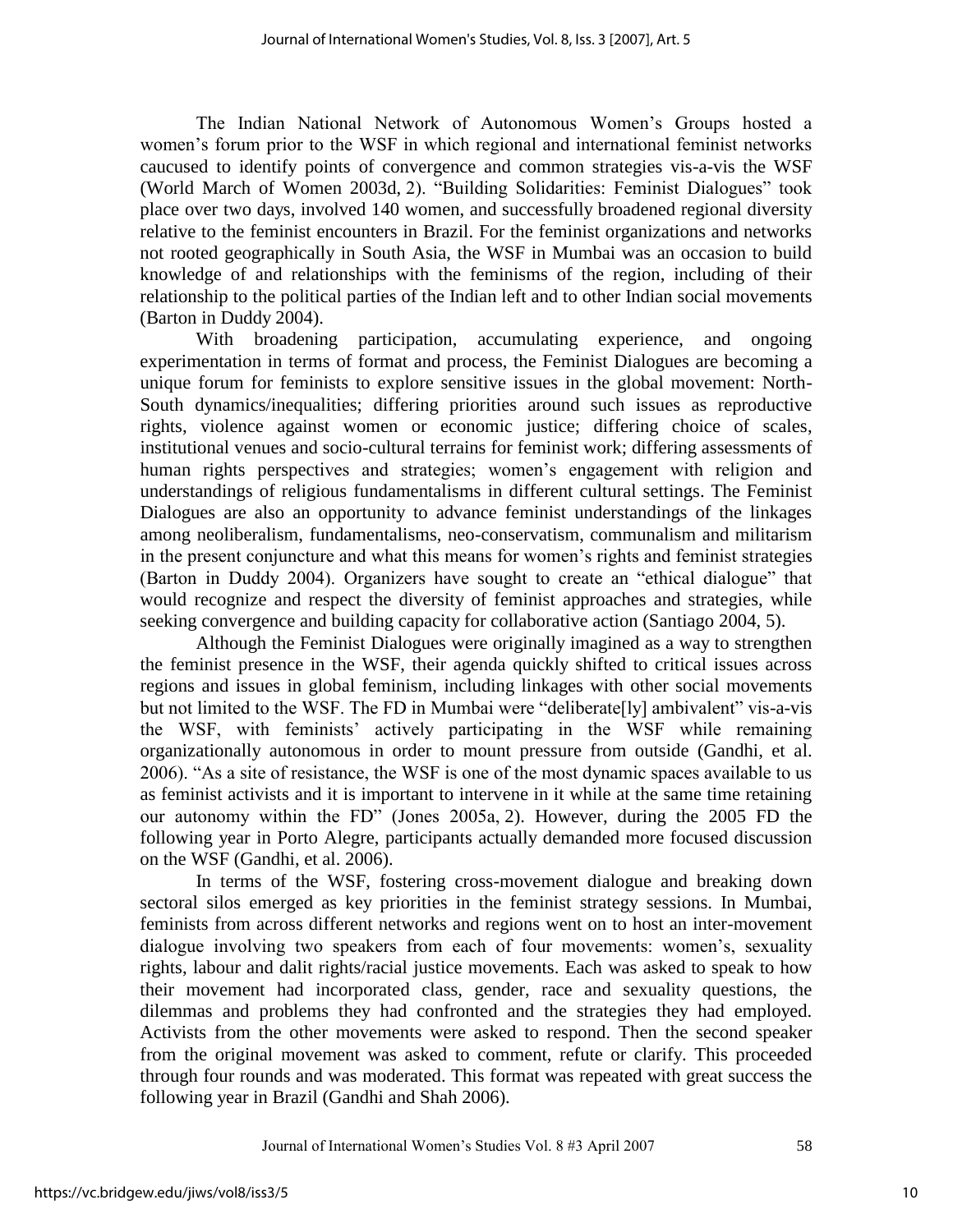Organizers of the Feminist Dialogues have committed to them until 2007. From Mumbai to Porto Alegre in 2005 and Bamako, Mali in 2006, they have continued to grow in terms of absolute numbers, regional diversity and increased participation by young women.

## **Contesting the Shape and Direction of the WSF: Feminists on the International Council**

 In addition to the public spaces and program activities of the WSF, feminists have also been active from the beginning on the International Council. Here, they carry longstanding feminist concerns about process, inclusion and participation in organizational practices and governance. The World March of Women has long advocated the need to expand the IC to incorporate greater diversity and to be more broadly representative of the world"s social movements. This is contentious because key voices, including among the WSF's founders, argue that the IC's role is in constructing the WSF as an open space, that the IC does not engage in political debate nor take political positions, that it is a not itself a space of power and that it is not and should not be construed as "representative" of the social movements. While agreeing that the WSF is not some superstructure of the world"s social movements and that the IC cannot be representative in this sense, the March has argued that the IC should recognize itself as making politically-laden decisions. Reflecting, for example, on the 2004 WSF in Mumbai, a WMW writer commented: "Every "operational" choice we make about locations and functioning of an event is also a political choice" (DiGiovanni 2004, 3). The March"s representatives maintain that such power should be recognized and that therefore the IC should acknowledge who is and is not at the table and who else should be included. The March has been among those pushing the IC to consider rotating membership, to allow for representation by regional social forum processes and to enshrine majority participation by entities of the global South (Matte 2005).

 In the WSF International Council, the March has also been a strong proponent of moving the global event geographically: "to maintain the annual event in a country of the global South, while changing the location of the WSF at regular intervals. This allows different communities to mobilize and demonstrate their opposition to the war, exclusion, inequality and hegemony in all its forms" (World March of Women 2003c, 6). This is also critical to building regional diversity and influence in the governance of the WSF (IC) (Matte 2005).

 Following the experience of the 2004 WSF, the March made three proposals to the WSF International Council. The first was about the periodicity of the forum. The March argued that the social movements and activist networks need time between social forums to return to movement life at their base, to replenish themselves and re-root themselves in their everyday struggles over their conditions of life. Therefore, they reasoned, the WSF should happen less frequently, perhaps every 2-3 years rather than annually. Secondly, they argued, it was imperative for the WSF IC to:

> adopt the political principle of alternating the meeting location among different countries and regions. The success of the Indian experience, its enrichment of the international process and the opportunities for cooperation it has given to

Journal of International Women"s Studies Vol. 8 #3 April 2007 59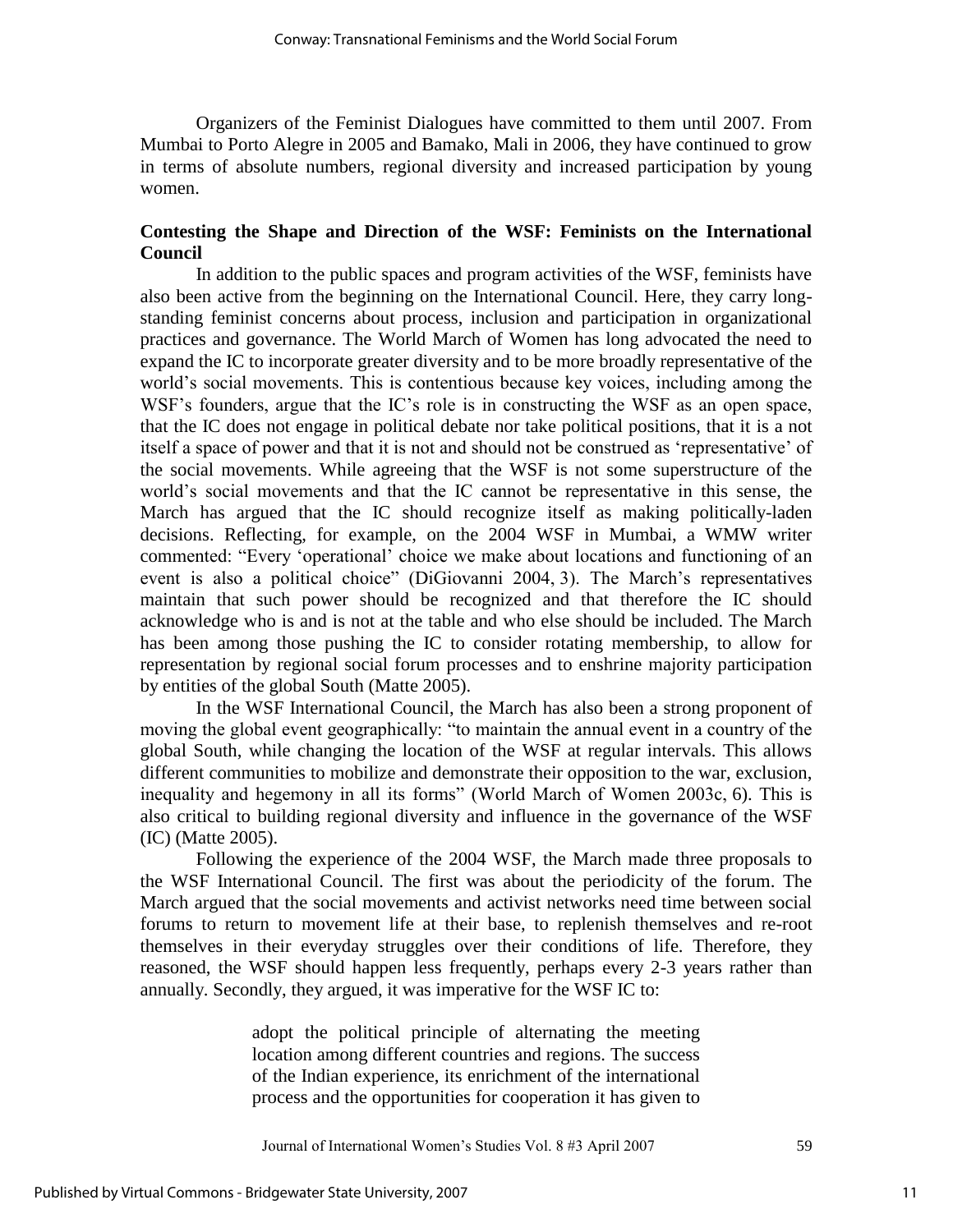movements in the region leave no doubt of the importance of this principle. More than simply a theory, diversity must be the engine driving our converging movements. The "spirit" of Porto Alegre should be a truly international one.

And finally, they reminded the IC that "the (WSF) process should be a reflection of the world we want to build...the experience of constructing the WSF should be one of the ongoing transformation of power relations -- between women and men and between life and market forces" (DiGiovanni 2004, 3).

 Towards the 2005 WSF in Porto Alegre, the WMW-Brazil participated as a member of the Brazil organizing committee. The March"s priorities for 2005 were to organize large-scale cross-movement debates with other movements from all continents; to showcase feminist thinking about the economy; and through "irreverent action to make the WSF territory free of male domination" (World March of Women 2004b, 8). At the 2005 WSF, the WMW also organized a debate on "Feminism and the anti-globalization movement" and a workshop which initiated evaluative discussions of the WMW"s participation and accomplishments in the WSF.

 Regional iterations of the March have also been prominent in the emerging regional councils of the WSF and in the regional social fora, notably in Europe and the Americas. The WMW in Europe organized a European Assembly on Women"s Rights for the European Social Forum in Paris in November 2003 with 3500 in women and men in attendance. They also pressured to increase the representation of women speakers, resulting in 35% from a dismal 20% at the first ESF in Florence in 2002 (World March of Women 2003c, 5–6). Nadia Du Mond, of the WMW-Italy asserts that "the expansion of the WSF at the regional and continental level enabled the creation of international spaces of encounter and articulation [with other social movements] which the women"s movements would have had difficulty finding in other circumstances" and that the forum process has fostered the growth of feminism (quoted in Alvarez, et al. 2004, 202).

## **Gender and Diversity as Transversal: Feminist, Queer and Indigenous Movements in Quito**

Quito was a space for feminists to go further because the feminists are at the heart of the organizing process and at the heart of the social movements in Ecuador. They "imposed" their vision of what the social forum means. No matter how frustrating, within all the social forums we have been able to make feminism present and our analysis visible. The 'gender issues' are there; but it's the radicality of feminism that is absent (Matte 2005).

 In terms of the politics of place and scale, feminist, indigenous and queer movements made a significant claim on the WSF through organizing the first Social Forum of the Americas in Quito, Ecuador in July 2004. Although the increased political visibility, substantive political content, process innovations and important dialogues among these movements that took place in Quito did not neatly transpose themselves to the following world event in Porto Alegre, it points to the political possibilities in claiming the regional process/space in itself as an intervention in the world process.

 The Americas Social Forum in Quito issued a strong challenge to Porto Alegre from within the Latin American orbit in the 1000 strong indigenous people present, in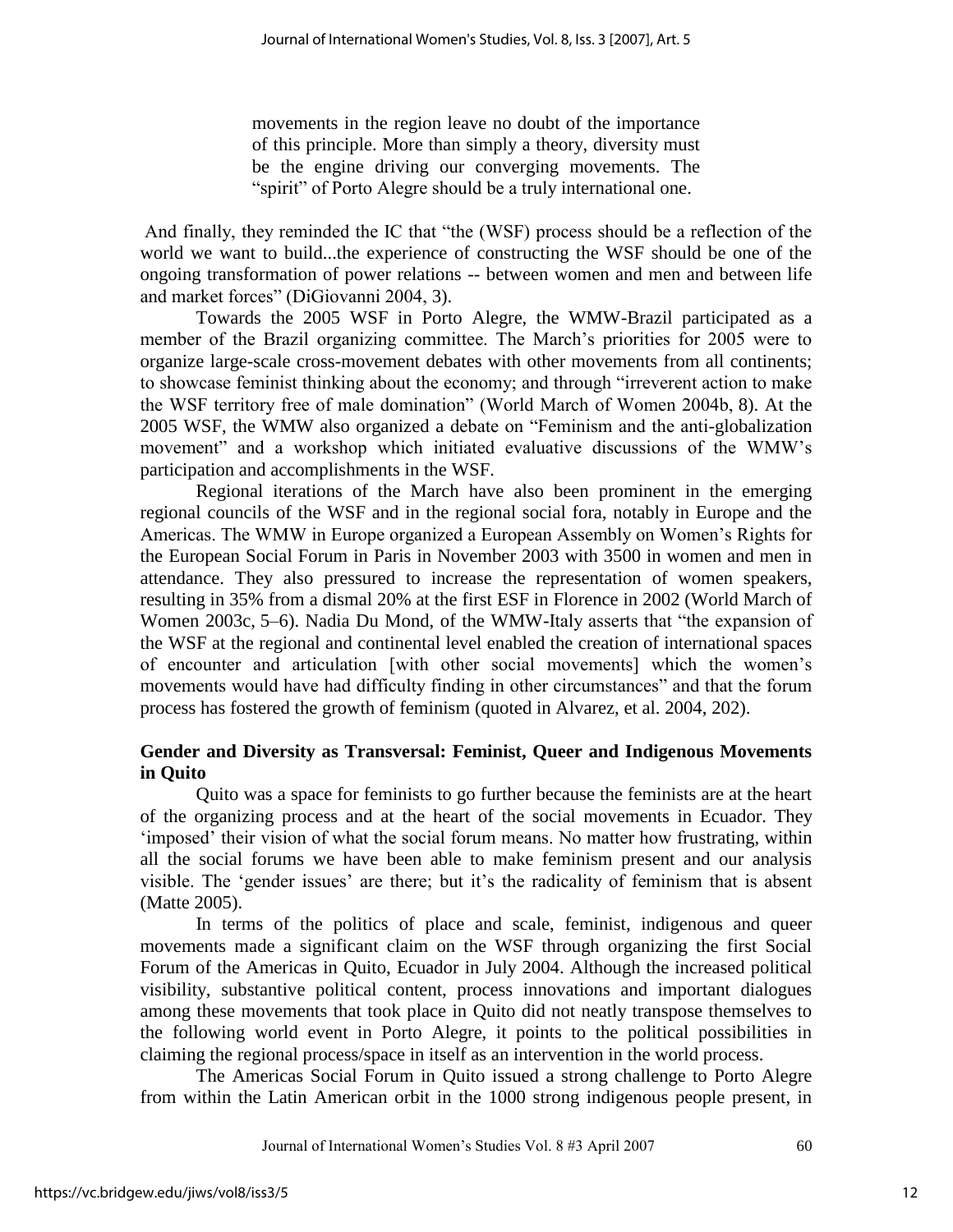their prominent presence on panels not narrowly about indigenous issues, in the visibility of their art forms, music and dance throughout the event, in their distinct political discourses, visions, projects and processes, and in their twin insistence that they need the World Social Forum, and the world-wide movement against neoliberal globalization needs them. Queer activists from over 20 countries in the Americas organized the first Forum on Sexual Diversity.

 Among the lead organizations of the ASF were the Confederación de Nacionalidades Indígenas del Ecuador (CONAIE), ALAI, Red Latinoamericana Mujeres Transformando la Economía (REMTE), and Diálogo Sur-Sur LGBT. The prominence of feminist, indigenous and queer organizations helps explain the shifts in both discourses and processes in Quito relative to the WSF in Porto Alegre. Although the program was structured along similar lines with many concurrent panels, the sessions in Quito were comprised of many fewer speakers, more diverse and gender-balanced line-ups and significant time for audience questions and comments.

 In addition, the last morning of the ASF was dedicated to lengthy open microphone sessions in which participants were invited to report on various sessions that they had attended and share their reactions. This worked remarkably well, with many participating and all respecting the need to share airtime. Such sessions were organized to help more adequately systematize the discussions of the ASF. They also functioned to display the richness and depth of political experience among ordinary participants. In my view, this practice represented a breakthrough and a specifically feminist contribution to the social forum as a new political form.

Gender and diversity have formally been enshrined as "transversal axes" of the World Social Forum since 2002. Although an important symbolic acknowledgement of the need to counter androcentric and ethnocentric visions and practices in the movements and in the forum, this fact about the WSF remained opaque to me until my experience in Quito. There, the decisive leadership of women and feminists, the permeation of feminism as a discourse threading through many discussions, the practice of an open, plural, and dialogical feminism in collaboration with indigenous and queer movements and distinctly feminist innovations in the process and methodology of the ASF demonstrated what such a commitment could mean in practice.

#### **Transnational Feminisms and the World Social Forum: Shifting Positionalities**

 There is ample evidence of feminists finding each other in and around the WSF, of seizing the space provided by the WSF to mount activities for themselves and wider publics, and of encountering other movements and other feminisms. Feminists shape the public cultures of the WSF as they sing, dance, shout and demonstrate in visible contingents and large numbers and contest the organization, methodologies and management of the forum. Both the Feminist Dialogues and the WSF itself are increasingly important sites for cross-cultural encounter, movement and alliance building, and the advancement of transnational feminist politics. Certainly, feminisms are also being transformed by these encounters, as they have been in other historical periods by contemporaneous struggles.

 Commentaries produced by activists in these networks all recognize the importance of the WSF as a space for feminists. In the wake of the growing contradictions and limits associated with the UN, the WSF has created conditions of

Journal of International Women's Studies Vol. 8 #3 April 2007 61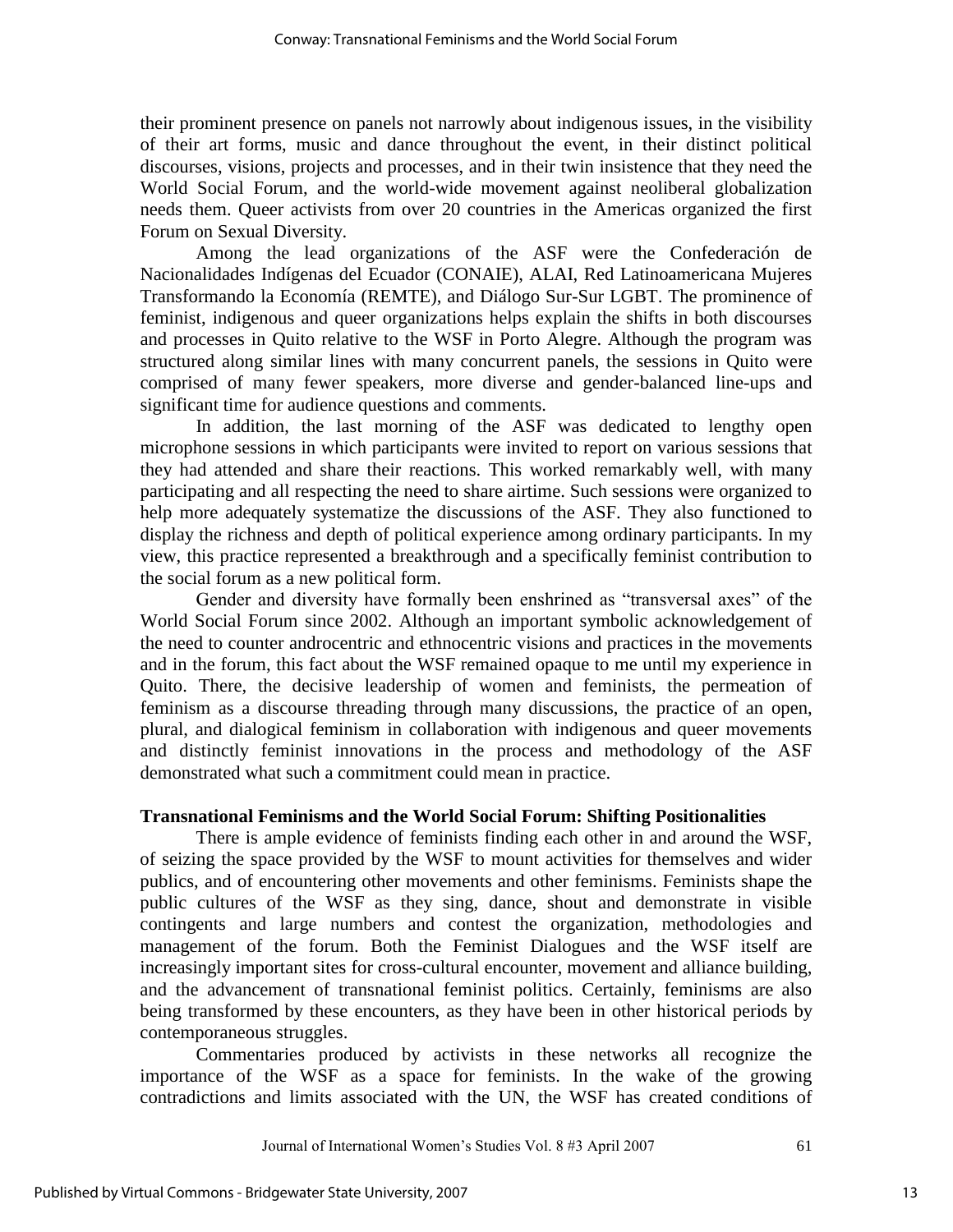possibility for feminists that they could not produce alone. For instance, participants in the Feminist Dialogues testify repeatedly to the increased internationalization of their encounters in WSF contexts. A question for further research has to do with how to compare the feminist internationalism developing at the WSF with that of the UN conferences and parallel NGO summits of the last decades of the 20th century. Ghandi and Shah (2006) contend that in the context of the anti-globalization and anti-war movements and the WSF, the Feminist Dialogues signal a return to movement activism. However, ambivalence haunts the discourses of feminists about the WSF. The WSF is seen as also reproducing gender hierarchies, in the predominance of men speaking and leading the WSF, in the marginalization of feminist perspectives, and in incidents of sexist harassment and violence in WSF spaces. The mantra of feminists is that their participation must remain critical and autonomous.

 This has prompted ongoing debates about feminists" meeting as feminists within this space, creating their own autonomous spaces, and feminists intervening in and over the WSF itself as a whole (Alvarez, et al. 2004). Similar ambivalence is evident in debates over the character of the Feminist Dialogues: how preoccupied should they be with the WSF; should they only be convened around the WSF. Even as feminists increasingly stress the need for dialogue and collaboration with other movements, histories of women's movements being co-opted, marginalized, and repressed by maledominated movements haunt the present conjuncture and extend beyond debates about the WSF.

 However, notions of feminist autonomy vis-a-vis other movements are shifting (Vargas 2003). Many feminists are seeking ways to collaborate with the whole range of emancipatory movements in their various contexts and at various scales. At the WSF and elsewhere, they are insisting that they have perspectives to offer on the whole range of questions confronting the movements.

> In terms of our presence at the World Social Forum, we would make the bold case that you can not really understand the current dynamics in the world, in terms of the global economy, militarism, and the rise of the religious right in many countries and the impact these issues are having on people's lives, without a feminist analysis of patriarchy. It is an integral part of the way geopolitics are being played out...our long term goal is to bring that kind of feminist understanding to the social movements that are trying to challenge the current system. (Barton in Duddy 2004, 1)

Or, as Virginia Vargas suggests, women"s affairs are democratic political affairs that affect everyone and that all "democratic issues" have to be issues of feminist concern. This broadens the spectrum of feminist action from struggles for the democratization of gender relations alone to the concerns of all other movements, that is, to a "transversal perspective". Transversal feminist struggles, then, "augur the possibility of a different world, sustained by the recognition of the other, based on their difference" (Vargas 2003, 918).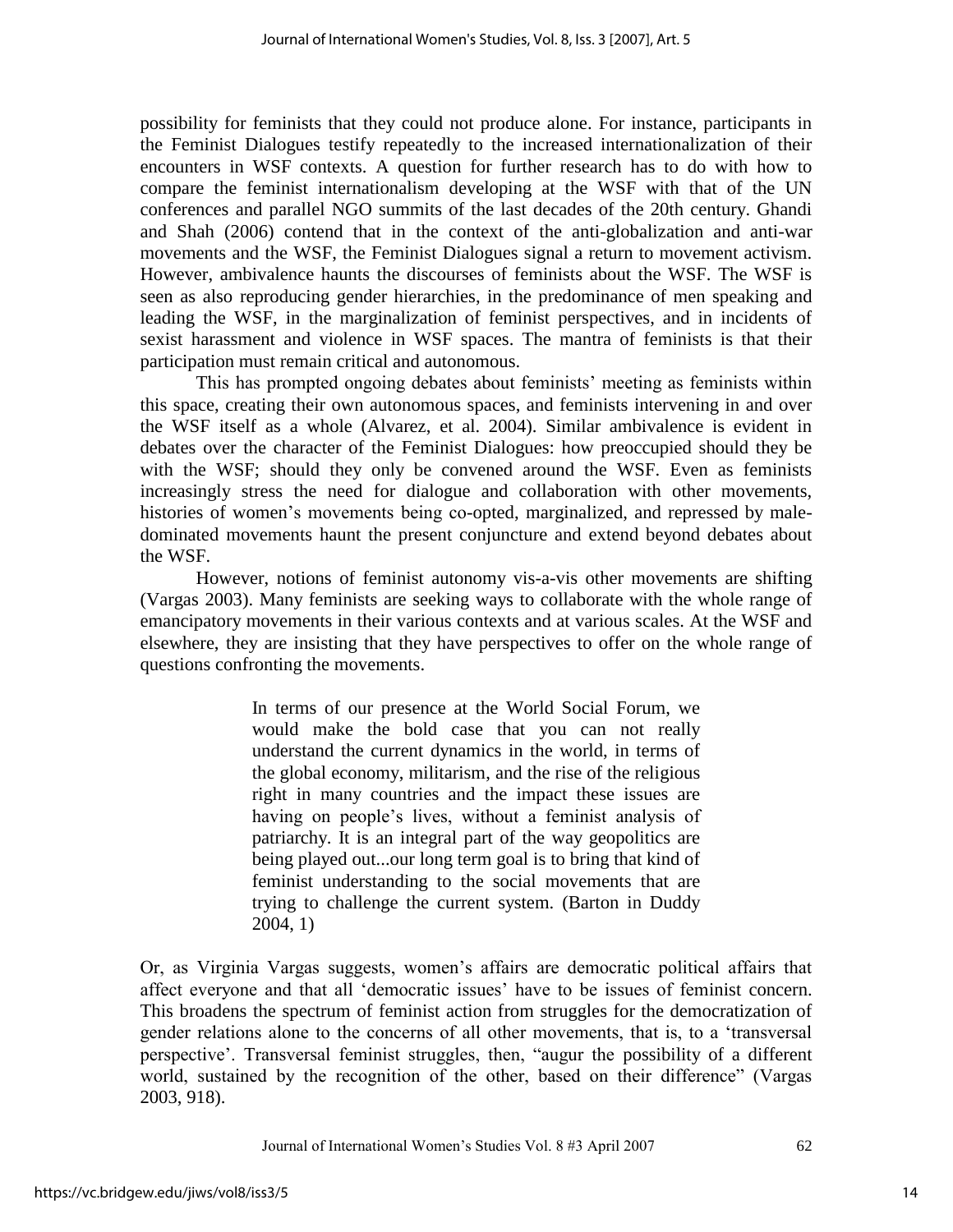For organizers of the Feminist Dialogues, what is underway is a recuperation of feminism understood as:

> an ideology [that] attempts to understand the oppression and agency of women within a patriarchal structure and in the present neo-liberal economic, social and political systems (...) that is against fundamentalism, global capitalism, and imperialism (...) which allies itself with the marginalized, dalit and indigenous peoples (...) which unfolds its practice every day in our lives and continues the quest for collective and democratic functioning. (Gandhi, et al. 2006, 6–7)

 In the communications of the World March, there is consistent recognition of the value of the WSF, its strategic importance for the March, its effectiveness in building convergence across different oppositional movements, and the synergies between the aims of the WSF and those of the WMW. However, it is an ongoing question for the March about whether to continue struggling over the organizational structures of the WSF or to simply exploit the spaces of the WSF as fully as possible (Matte 2005). For the WMW, because its orientation is so clearly activist, its longterm commitment to the WSF is contingent on those of other combative social movements and their strategic choices. Differences in emphasis among feminists on the meaning and strategic import of the World Social Forum mirror larger tensions:

> For some actors, the WSF is a space of convergence of the anti-globalization struggle to coordinate an agenda of global mobilization; for others, it is a plural space to share and articulate democratic alternatives and democratic projects (*democratizadoras*).

> For us, as Articulación Feminista Marcosur, the WSF is a space whose principal challenge is the development of new political cultures which guarantee the expression of a full range of actors emerging from the diversity and plurality [of the social reality] and which creates the possibility of dialogue among different movements, identities and agendas (Celiberti, et al. 2003, 587–88; my translation)

 These distinct feminisms, WMW and AFM, both heavily invested in the struggle over the WSF, also have differing discourses regarding the specificity of feminist contributions to the movements and the forum. For Matte and the World March, feminism"s unique contribution has to do with "questions at the heart of capitalism, about the basic relationship between men and women and between individuals and our collective societal relationship" (Matte 2005). Feminists insist on attention to women"s oppression as a fundamental feature of contemporary social order, central to capitalism even as it predates it. Feminist understandings of the omnipresence of violence against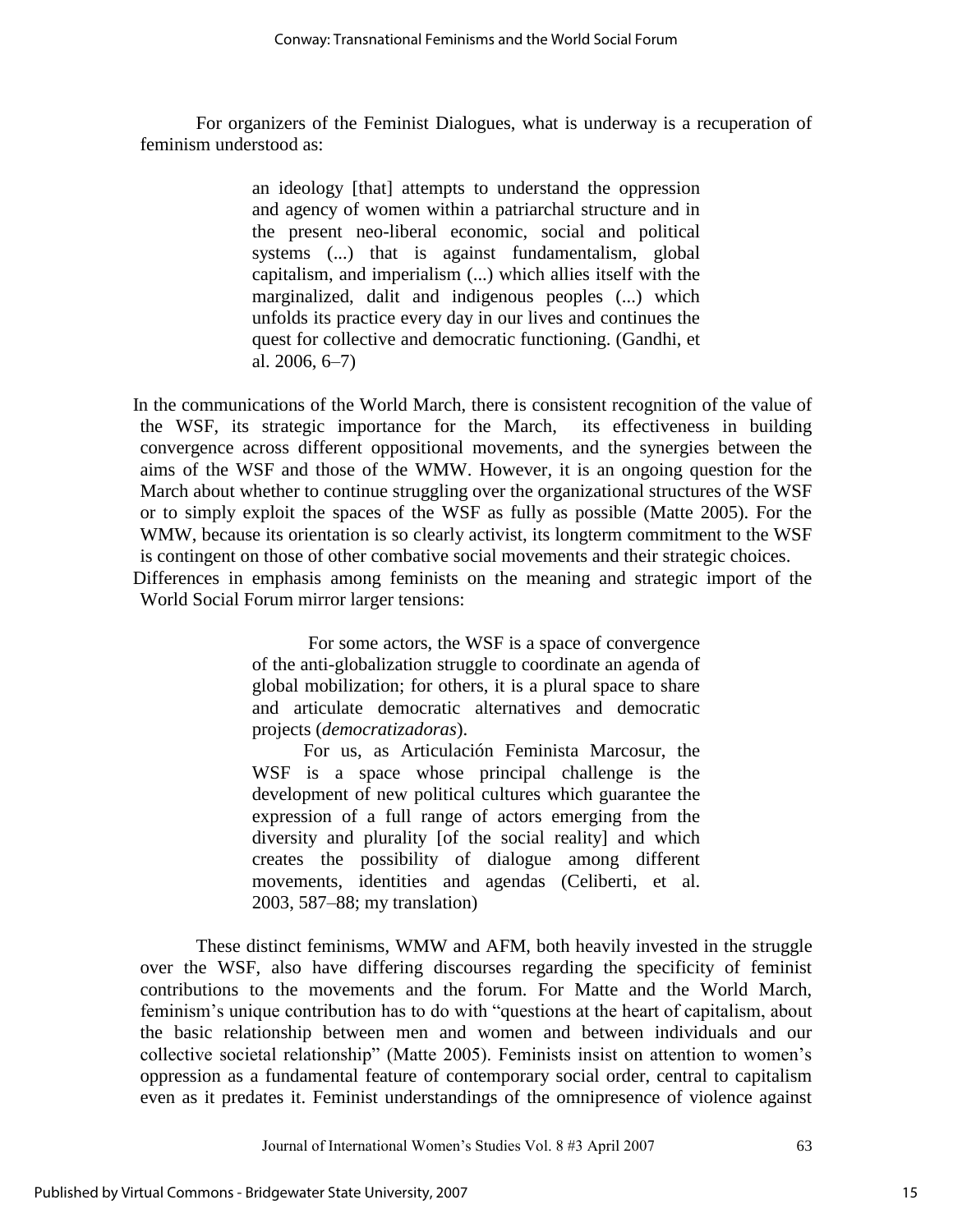women and old and new forms of commodification of women"s bodies and lives shift and stretch critical analyses of capitalism.

 For the WMW, it has been important to be at the forefront of the WSF organizing process, where "it has been a struggle to get feminism recognized as an answer to neoliberal globalization...as a social movement that is bringing something that is central" and not simply as one of an infinite number of groups, identities, and strategies. "The central analysis [operating at the WSF] is still Marxist." (Matte 2005) In this view, feminism is itself a radical and egalitarian project of social transformation. It has its own specific and essential analytical and mobilizational resources to bring to a heterogeneous field of social struggles. In the anti-globalization movement and the WSF, feminists "have helped expand the anti-neoliberal agenda into an equality agenda" (World March of Women -- Globalization and Alliances Collective 2005). The discourses and practices of the World March, with their strong emphases on anti-capitalism, anti-imperialism, coalition-building with other movements of the left, draws clearly on the legacies of socialist feminism.

 In some tension with the World March, feminists of the Articulación Feminista Marcosur have seen the forum primarily as a space for advancing dialogue across difference among the movements. Emerging from post-dictatorship Latin America, these feminists are occupied with the question of democratization, in their societies and in the movements. For them, defense of diversity and the fostering of a political culture respectful of pluralism are foundational. In the forum, they recognize the tensions and contradictions arising from the different priorities, discourses and logics of the various movements that are sharing the space. Their insistence on the multiplicity of oppressions and social subjects and the cross-cutting character of feminist issues has placed them at the centre of efforts to build relations across movements. In its leading role in organizing the Feminist Dialogues, the AFM made the recognition of the multiplicity of struggles and strategies foundational. "Acknowledgement of the political differences and of the strategies [among feminists] is part of a process of growth of the movements that, undoubtedly, enriches the political plurality we defend for the whole society. Hiding those differences within a feminist sisterhood is de-politicising..." (AFM quoted in Santiago 2004, 5). And with respect to the WSF: "neither organizational centralisation nor an agenda of mobilisation can shorten the distance that must be walked to further the dialogue between the diverse priorities that movements have" (Celiberti 2002, quoted in Vargas 2004, 230).

 Vargas, also associated with the AFM, argues for the importance of the movements all committing to

> multiple democratizations, forms of justice, ways of constructing freedom...These dynamics, once assumed, also result in the transformation of subjectivities, and lead also to the recognition of the vital roles of diversity.

> To have a space to struggle for recognition, it is necessary to politicise difference, "to celebrate... the advancement of the idea of solidarity and the protection of differences as the political capital of democracy'. (Vargas

Journal of International Women"s Studies Vol. 8 #3 April 2007 64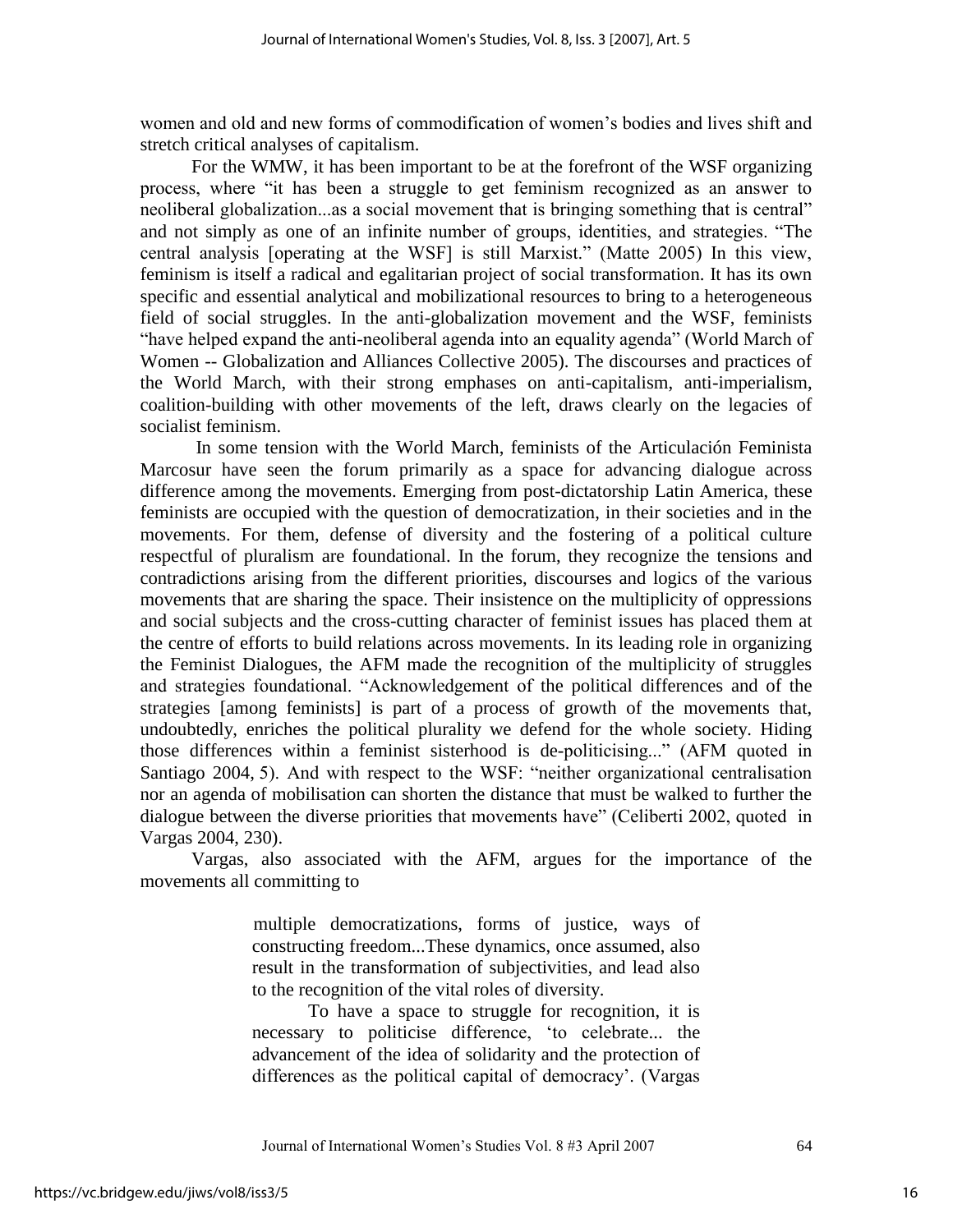#### 2004, 230 citing Rosemberg 2002)

In its convening a stunning array of emancipatory activisms while affirming their irreducible diversity, the WSF is a privileged site for critical subjectivities in democratic dialogue, for processes of transformation of those subjectivities through contact and collaboration with others, for the production of new practices and knowledges relevant for emancipatory political struggle and for constructing more democratic forms of life. The AFM in particular and feminists more generally are in the lead, in the WSF and elsewhere, in constructing cross-cultural and cross-movement dialogues and politics. They bring substantial political and organizational knowledge, experience and resources to this undertaking from three decades of transnational and transcultural feminist organizing.

#### **Conclusion**

I began this article by asking what would it mean to place feminism(s) -- as movement(s), politics and ethics -- at the centre of our understandings of the World Social Forum. How might this shift dominant discourses about both the World Social Forum and transnational feminisms, and associated understandings of the antiglobalization movement, and contribute to fuller and more complex understandings of all of these and the relations among them? To conclude, I want to distill some insights arising from this study that address these questions. I have clustered them broadly as claims about (1) the inter-relationality of feminisms, anti-globalization movements and the WSF and the implications for scholarship about all three; (2) the character of transnational feminisms/its positionalities vis-a-vis the WSF and contests over the future of feminism more broadly; (3) the significance of place and scale in studies of feminisms, anti-globalization movements and the WSF and the relations among them; and (4) feminism"s particular contributions to emancipatory politics at the WSF and beyond.

 1) Politics opposed to neoliberalism appeared in feminist networks prior to and independent of the eruption of the so-called "anti-globalization" movement in Seattle in 1999. Important feminist networks helped constitute what we now call the antiglobalization movement. Anti-globalization activisms, including their feminist, womenled and women-centred expressions in both feminist and non-feminist movements, preexisted the WSF. In response to the invitation and initiative of the WSF"s Brazilian founders, many of them converged at the first WSF in 2001 and, since then, have made claims on the WSF, frontally through participation in its International Council and on the ground by occupying its spaces. In important ways, the movements that populate the WSF and participate in its governance constitute it, even as it is important to retain an analytical distinction between the WSF and its constituent groups and movements.

For example, this study narrates how the World March of Women emerged as an autonomous and localized feminist initiative of the mid-1990s and went on to become a constitutive entity of the world-wide movement of movements against neoliberal globalization. By focusing on this particular instantiation of transnational feminism, one can see that feminists/isms have been present from the earliest days of the WSF, coconstituting it through their participation in its leadership structures, debates over its directions, discourses and practices, and through the great numbers of women and feminists who have populated WSF spaces and produced WSF events. Even as feminists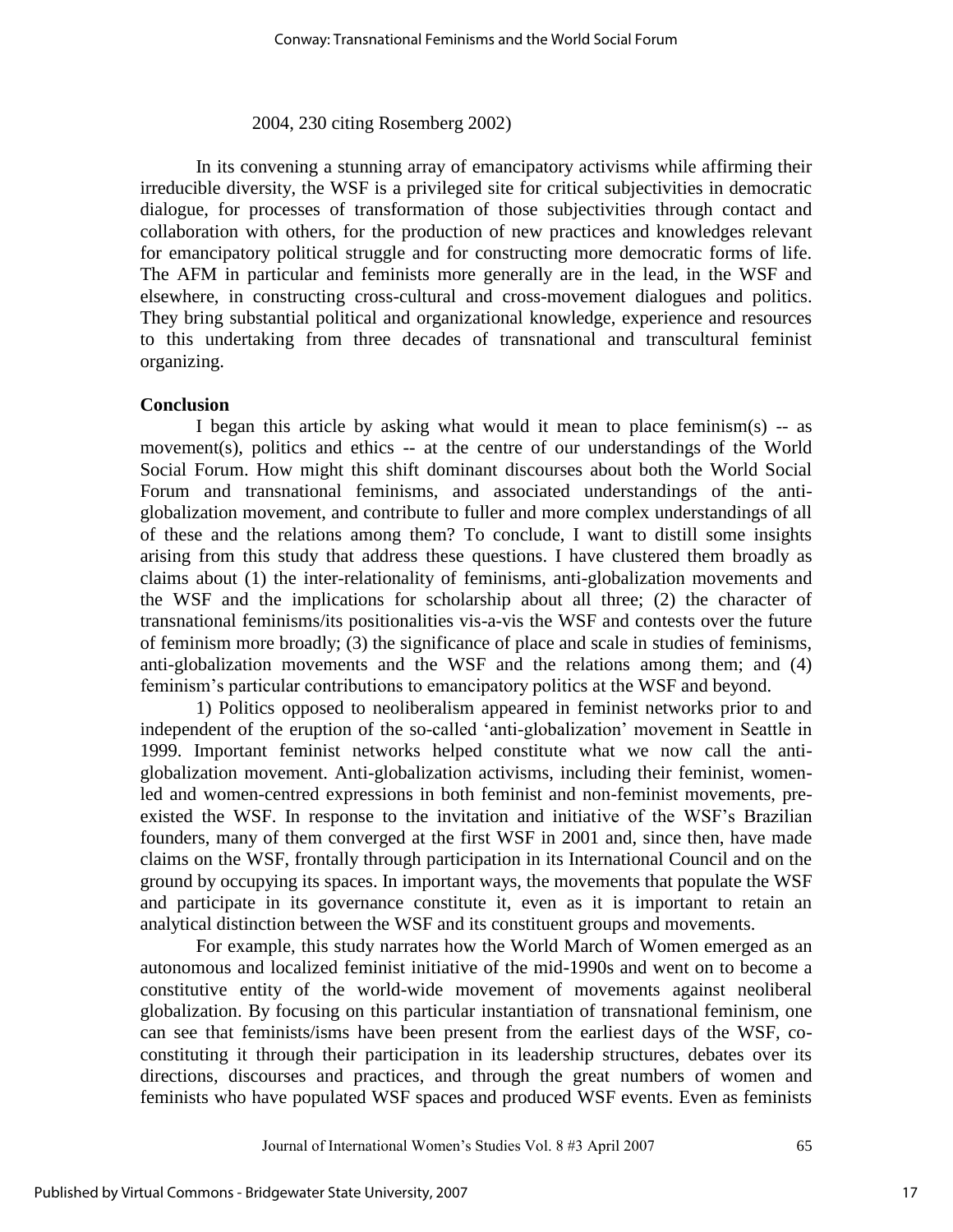have struggled for visibility, voice and influence within and against the masculinist discourses and practices that have dominated the leadership of the WSF, they are simultaneously contributing to what the WSF is and what it is becoming. This is so despite the silence about feminism in many origin stories of the anti-globalization movement and the WSF, both activist and scholarly, and the reticence of many feminists to claim the forum as their own.

This study therefore makes an important claim about the historical constitution of anti-globalization movements and their feminist character and an analytical claim about how we conceptualize contemporary social movements, especially those arrayed against neoliberal globalization, their putative boundedness, and their mutually-constitutive relationships. In doing so, this study also challenges masculinist scholarship that dominates knowledge production about both the anti-globalization movement and the World Social Forum which systematically erases the originary presence of feminism and its ongoing and specific contributions to emancipatory politics world-wide in our time. Similarly, this study is a contribution to feminist scholarship in suggesting how deeply feminism is co-constituted by other emancipatory movements, growing up alongside, inside and sometimes over against them, in context-specific ways. This is not to occlude the specificity of feminism nor indeed of other major movements, nor to make light of the importance, historically and currently, of debates about feminist autonomy vis-a-vis other movements. It is to observe the relationality among contemporary emancipatory movements, historically and currently, and how through their intensifying encounters under conditions of globalization, of which the World Social Forum is one important facet, the character of that relationality is deepening and complexifying, with many implications for social movement scholarship.

(2) There is a plurality of transnational feminisms active in and over the social forum, emerging from different world regions, expressing distinct political histories and feminist politics, but which are actively collaborating and appear broadly convergent. However, there remain different feminist positionalities vis-a-vis the WSF, which are shifting over time in relation to each other and to WSF processes. While some important feminist networks wage struggles over the feminist character of the WSF and the politics of its constituent movements, other feminists, also significant and numerous, have been reluctant to engage very fully in/over the WSF. Depending on their readings of the WSF, they have argued variously that: feminists should use the occasion of the WSF to organize their own autonomous feminist or women"s spaces within or alongside it; feminists should use the occasion to interact with other progressive movements that are present at the WSF; or that feminists should be deeply engaged in struggles over the WSF itself and engage with its constituent mixed or non-feminist movements as allies in the struggle against neoliberal globalization for social justice and also as feminists seeking to further en-gender the politics and practices of those movements.

Several factors seem to be operating in these varying feminist positionalities vis-avis the WSF and its constitutive movements. The most obvious is long-standing feminist concerns borne of bitter experience about the importance of political and organizational autonomy of women"s movements vis-a-vis male-dominated movements of the left. A number of feminist commentators testify to this. However, as Vargas (2003) observes, the meaning of autonomy for feminist movements is shifting historically. The question for the future of feminism is how open, plural, dialogical and coalitional feminist movements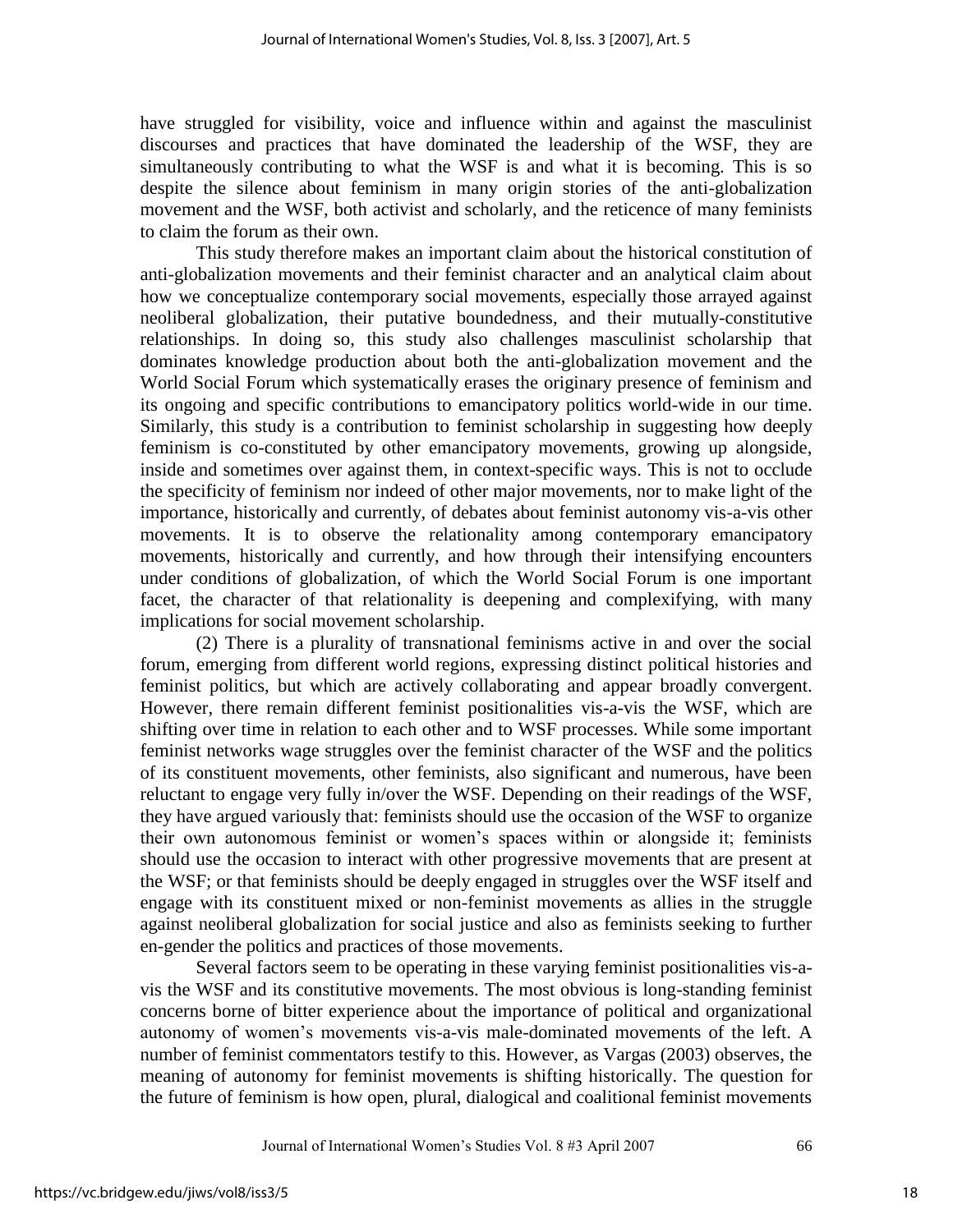will be, not just vis-a-vis each other, but in relation to movements that are recognized as broadly emancipatory but in terms other than feminist.

A second possible factor is the much-observed "NGO-ization" of feminism worldwide as an effect of the UN Decade and associated development strategies. Alvarez et al. (2002) argue that this has had contradictory political effects for feminist movements, including growing class, cultural and strategic divergences between highly professionalized, internationalized feminist policy experts and advocates and grassroots women's, poor peoples' and indigenous movements that have grown more combative in the face of aggressive neoliberalism. How feminist networks position themselves on the activist-femocrat continuum (recognizing that many move back and forth more or less successfully between these poles) is a question worth asking in exploring feminist positionalities vis-a-vis the forum and its constituent anti-globalization movements. Feminist debates over the WSF are an instantiation of a struggle underway in transnational feminist networks over the future and character of feminism itself.

(3) A third observation arising from this study is that the place and scale of particular instantiations of the social forum have had differing effects on their feminist character. Much depends on the character of feminist movements in the host locality, how strong they are organizationally and politically, in general, and vis-a-vis other progressive movements of the place. Also significant is how coalitional local feminisms are, with one another, with women activists and organizations struggling primarily in non-feminist movements and with other progressive organizations and emancipatory movements of the area. While internationalized feminist networks have been key actors struggling over the governance of the WSF at its International Council, it has been the feminisms rooted culturally, politically and organizationally in India and Ecuador that have most successfully made the forum feminist as they have made claims on it in their homeplaces. It has been in and through the process of seizing the forum and working successfully with other movements rooted in their localities that these feminists have contributed to expanding feminist power in the spaces of governance of the WSF at global and regional scales and that feminism as movement, politics and ethics is permeating and reconstituting the WSF.

(4) Finally, feminism as movement, politics and ethics is making particular and irreducible contributions to contemporary emancipatory movements in and beyond the WSF. The movement-specific knowledges arising from two decades of feminist transnationalism are permeating new spaces of emancipation like the World Social Forum, and I suggest that they need to be claimed as such. The proliferation of feminisms and transnational feminist coalition politics has been premised on a hard-won and now foundational recognition of the irreducible diversity of women"s situations, identities and visions of the future for themselves, their families and communities. This is not to occlude ongoing inequalities among women and the continuing struggles against racism, class exploitation, homophobia and religious prejudice being waged by women the world over, including within women"s movements. But it is to say that feminism is changing the world through a tenacious search for convergence across difference, a reflexivity about unequal power relations within the movement and a commitment to inclusion, participation and amelioration of those conditions of inequality both within and beyond the movement. Central to this politics is the recognition of a multiplicity of oppressions, the search for ways to understand their intersection, and in so doing to build more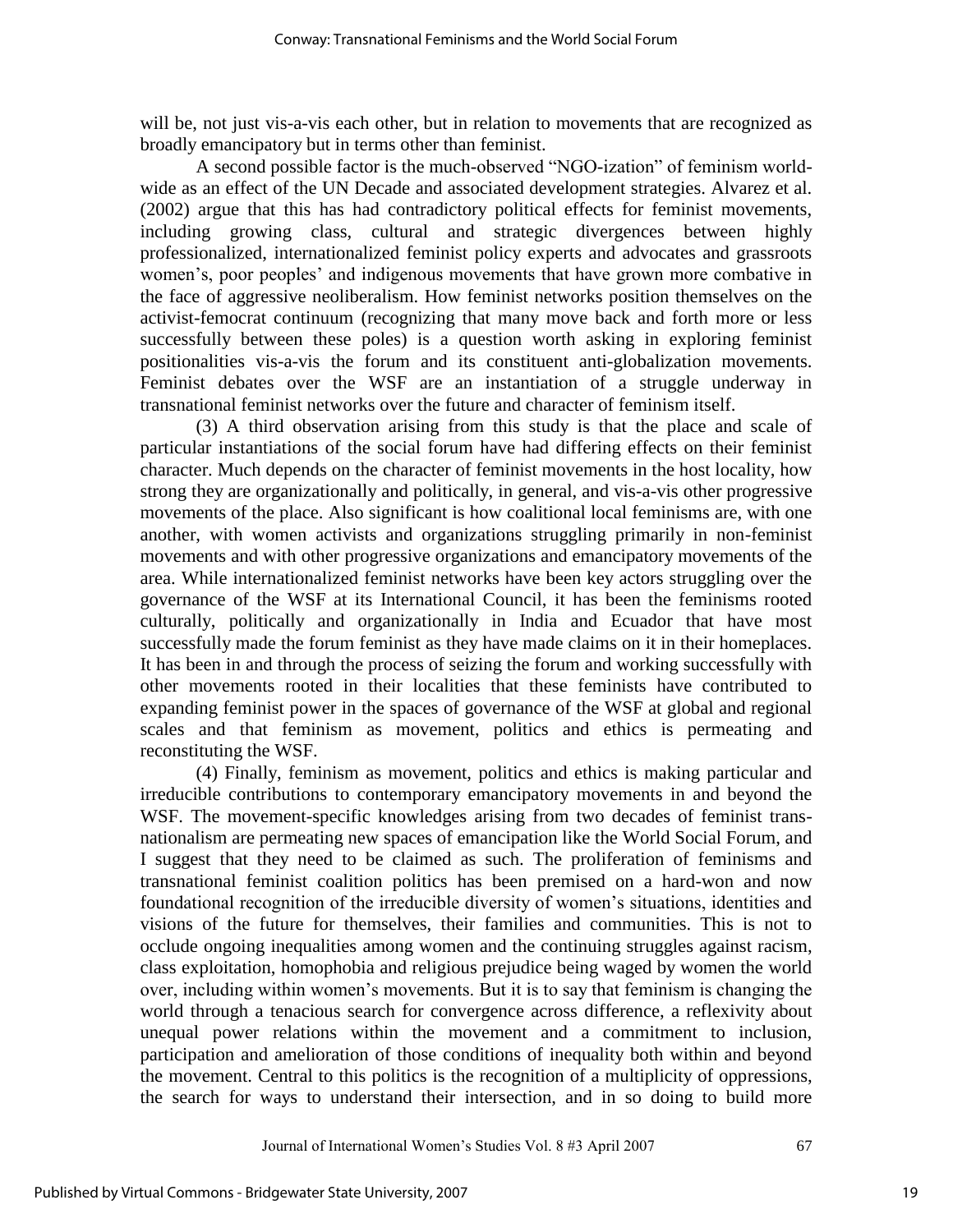inclusive and effective movements with more expansive and transformative visions and powers. And it is doing this without seeking state power (which is not to say that states are irrelevant) nor indulging in the dangerous fantasy of a single common platform. Finally, feminists learned the hard way that there is no one transhistorical "patriarchy" that produces a common oppression among women, let alone a unified political subject "women", nor a unitary feminist politics. Feminists are bringing these political knowledges to the WSF.

 The central claim of the WSF is that another world is possible. As important is the WSF"s resistance to the hegemony of any single way of thinking. Among the most promising developments in feminism has been its growing recognition of the irreducible diversity of women"s lives, identities and political perspectives combined with its successful construction of feminist networks and coalitions at every scale. We feminists can "generate new dialogues across our differences and ... explore the possibilities of common projects and larger coalitions--both among ourselves and with other progressive movements" (Santiago 2004, 9). The World Social Forum needs feminism and feminists need initiatives like the World Social Forum to make another world possible.

## **References**

- Alvarez, Sonia E. 1998. "Latin American Feminisms "Go Global": Trends of the 1990s and Challenges of the New Millennium." In *Cultures of Politics, Politics of Cultures: Re-Visioning Latin American Social Movements*, ed. Sonia E. Alvarez, Evelina Dagnino, and Arturo Escobar. Boulder: Westview.
- Alvarez, Sonia, and et.al. 2002. "Encountering Latin American and Carribean Feminisms." *Signs: Journal of Women in Culture and Society* 28(2): 537–79.
- Alvarez, Sonia, Nalu Faria, and Miriam Nobre. 2004. "Another (Also Feminist) World is Possible: Constructing Transnational Spaces and Global Alternatives from the Movements." In *World Social Forum: Challenging Empires*, ed. Jai Sen, Anita Anand, Arturo Escobar, and Peter Waterman. New Dehli: Viveka Foundation.
- Burrows, Nancy. 2005. "World Peace is Possible." In *Women in Resistance: Experiences, Visions and Proposals*, ed. Irene Leon. Quito, Ecuador: Agencia Latino Americana de Informacion.
- Celiberti, Lilian. 2002. *Metaforo, Documento de la Articulación Feminista Marcosur*. Montevideo: Articulación Feminista Marcosur.
- Celiberti, Lilian, and Virginia Vargas. 2003. "Feministas en el Foro." *Revista Estudo Feministas* 11(2, julho-dezembro): 586–98.
- Chejter, Silvia, and Claudia Laudano. 2003. "Feministas y Feminismos en el II Foro Social Mundial de Porto Alegre." *Revista Estudos Feministas* 11(2, juilhodezembro): 576–85.
- Conway, Janet. 2002. "Power of Social Forum is Its Global Diffusion." *Humanity and Society* 26(3): 254–56.
- Conway, Janet. 2004a. "Citizenship in a Time of Empire: The World Social Forum as a New Public Space." *Citizenship Studies* 8(4): 367–81.
- Conway, Janet. 2004b. "Place Matters: India"s Challenge to Brazil at the World Social Forum." *Antipode: A Radical Journal of Geography* 36(3, June): 357–60.
- Conway, Janet. 2005a. "The Empire, the Movement and the Politics of Scale: Considering the World Social Forum." Towards a political economy of scale.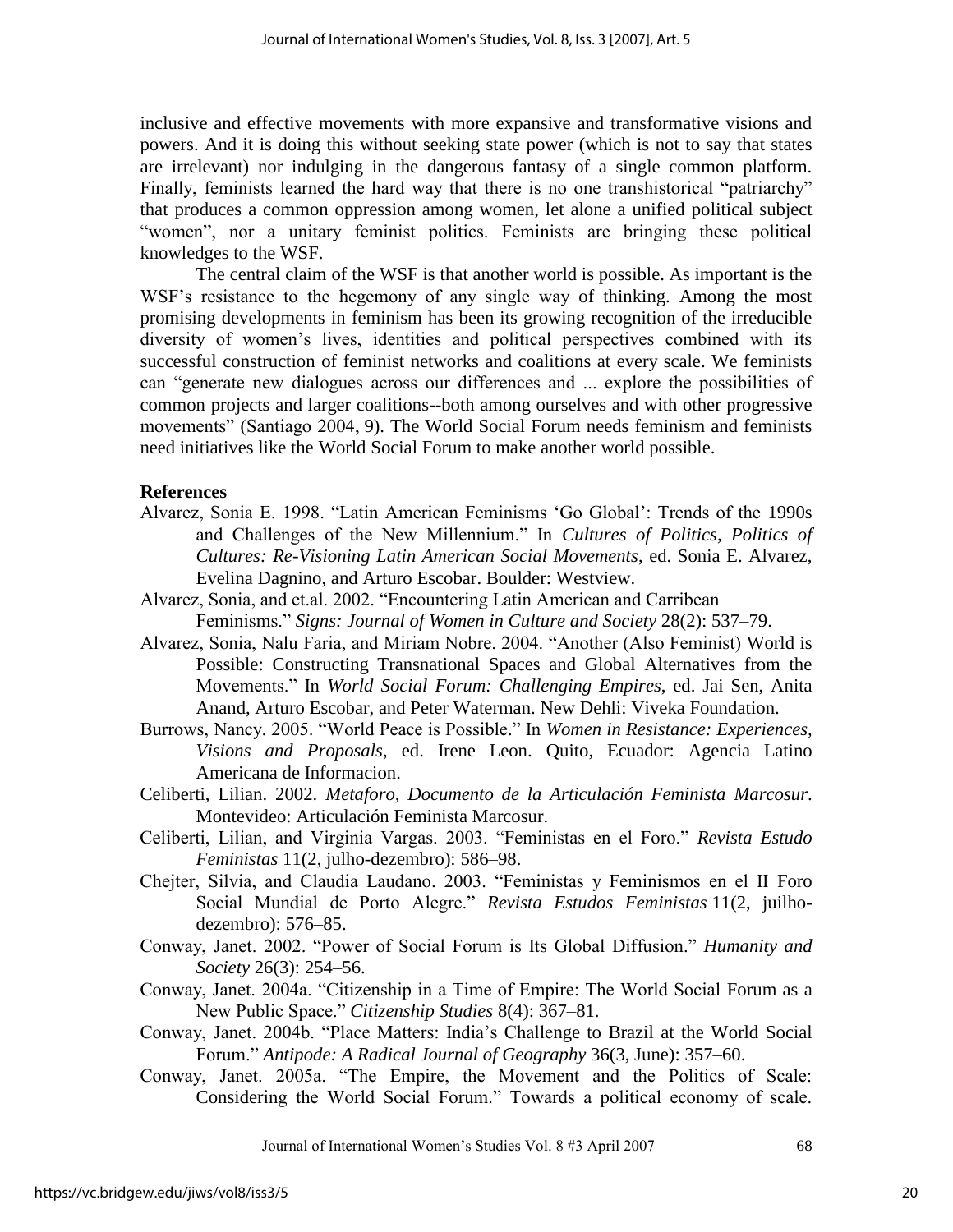York University, Toronto, Canada, 3–5 February. Http://www.carleton.ca/polecon/scale/conway.rtf.

- Conway, Janet. 2005b. "Social Forums, Social Movements and Social Change: A Response to Peter Marcuse." *International Journal of Urban and Regional Research* 29(2): 425–28.
- Conway, Janet. 2006a. "Alternative Globalizations and the Politics of Scale: Comparing the World Social Forum and the World March of Women." *Social Politics (Under Review)*.
- Conway, Janet. 2006b. "La Difusión Global del Foro Social Mundial: La Política de Lugar y Escala Vista Desde Canada." In *El Foro Social Mundial: Un Camino a un Mundo Nuevo*, ed. Frank Bracho. Caracas, Venezuela: Fondo Edition Question.
- Correa, Sonia. 2003. "Abortion is a Global Political Issue." *A DAWN Supplement for the World Social Forum, Porto Alegre, 23–28 January 2003*, January. Development Alternatives with Women for a New Era (DAWN). 2003. *DAWN Informs: World Social Forum*.
- DiGiovanni, Julia. 2004. "After Mumbai: World Social Forum Report." *World March of Women Newsletter* 7, no.1 (March):2–3.
- Duddy, Janice. 2004. "How is a Gendered Perspective Being Placed on the Agenda of the 2004 World Social Forum? An Interview with Carol Barton, Women"s International Coalition for Economic Justice (WICEJ)." *Association for Women's Rights in Development*.
- Dufour, Pascale. 2005. "The World March of Women: First Quebec, Then the World?" Claiming Citizenship in the Americas, 27 May.
- Eschle, Catherine. 2005. ""Skeleton Women": Feminism and the Antiglobalization Movement." *Signs: Journal of Women in Culture and Society* 30(3): 1741–69.
- Eschle, Catherine, and Bice Maiguascha. 2005. "Research in Progress: Making Feminist Sense of 'the Anti-Globalisation Movement'." *Ephemera* 5(2): 216–20.
- Gandhi, Nandita, and Nandita Shah. 2006. "An Interactive Space for Feminisms." Unpublished manuscript.
- Gandhi, Nandita, and Nandita Shah. 2006. "Inter Movement Dialogues: Breaking Barriers, Building Bridges." *Development* 49(1): 72–76.
- Jones, Rochelle. 2005a. "The Feminist Dialogue: "Multidimensional Identities and Internal Diversities"." *Association for Women's Rights in Development*, 18 February.
- Jones, Rochelle. 2005b. "What Opportunities and Challenges Have Emerged from the Recent 2005 Feminist Dialogues? An Interview with Lydia Alpizar, Association for Women"s Rights in Development (AWID)." *Association for Women's Rights in Development*, 18 February.
- Kinoti, Kathambi. 2006. "The Feminist Dialogues at the Bamako Social Forum: An Interview with Roselynn Musa, African Women"s Development and Communication Network (FEMNET)." *Association for Women's Rights in Development*, 10 February.
- León, Irene. 2002. *Challenges for Feminism in a Globalized World*. Quito, Ecuador: Agencia Latinoamericana de Información.

Journal of International Women"s Studies Vol. 8 #3 April 2007 69